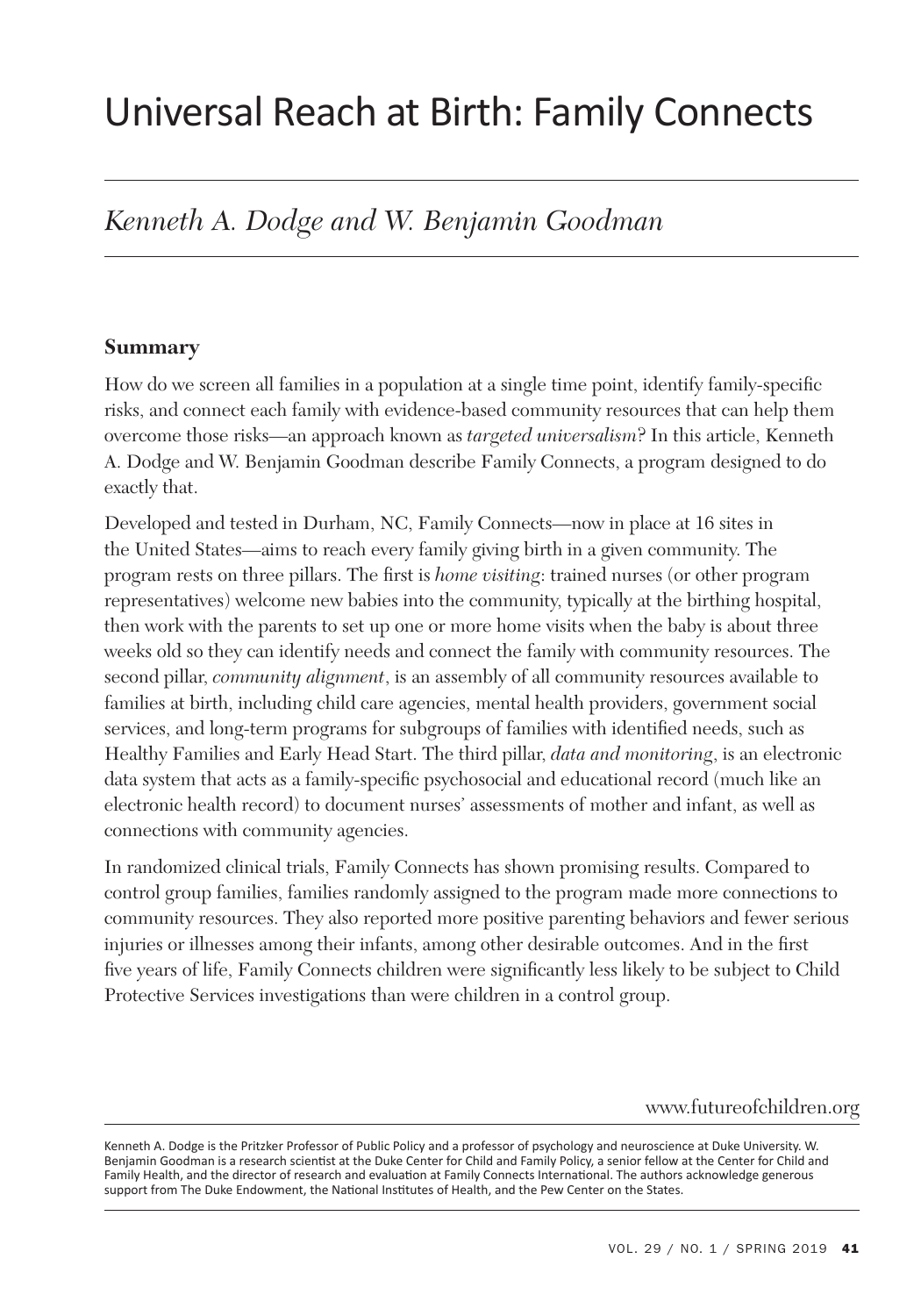The University of Colorado<br>
pediatrician Henry Kempe fir<br>
identified battered child synd<br>
in 1962, most of the nation's<br>
efforts in this area have been<br>
directed toward protecting and treating<br>
like ince University of Colorado pediatrician Henry Kempe first identified battered child syndrome in 1962, most of the nation's efforts in this area have been children after the fact of maltreatment. This is a never-win situation because the maltreated children keep on coming. More recently, researchers, service providers, and policy makers have been shifting toward prevention of maltreatment. But most of these efforts have been underfunded or have targeted a small number of children in a community. Frustrated by the modest (at best) overall impact of child protection programs that serve only a small number of families in a community, policy makers and scholars have called for new approaches that seek *population impact*—that is, lowering the maltreatment rate for all children and families in a particular area, such as a state, county, city, or school system.<sup>1</sup>

Achieving population impact requires more than simply scaling up a proven intervention that had been delivered to only a small number of children. It requires an approach that involves the entire community of service providers, policy makers, and population of families from the outset. To illustrate this point, in this article we identify challenges that occur when attempting population impact by developing and scaling up programs targeted only to small subgroups. Next, we introduce the theoretical model for Family Connects, a program that seeks to overcome these challenges and to improve population indicators of infant health, wellbeing, and child maltreatment through collaboration with the community of intervention providers, brief postnatal home visits to all birthing families, and familyspecific connections between families and

community resources. We then describe findings from three independent evaluations of Family Connects. These findings suggest that the program can be implemented with broad reach, high quality, and positive impacts for infants and families. We conclude by discussing possibilities and challenges for disseminating and sustaining the model, as well as future opportunities for innovation.

## **Challenges to Scaling Up Targeted Interventions**

Several major early intervention programs, such as Nurse Family Partnership and Early Head Start, are long-term, intensive, and expensive.2 To save money, they limit eligibility to a subpopulation based on demographic characteristics. The logic behind child abuse prevention programs that target a demographic subgroup is efficiency: if we can identify a subgroup that is known to be at high risk for maltreatment, then restricting intervention to that subgroup should save money because the intervention won't be "wasted" on a low-risk group that would most likely have a healthy outcome even without costly intervention. This is a sensible strategy when three criteria are met:

- 1. The targeted subgroup includes a high proportion of the problem outcome cases;
- 2. Intervention can encompass a high proportion of this targeted group; and
- 3. Intervention effectively lowers the rate of problem outcomes in this group.

These criteria are not easily achieved in child maltreatment prevention programs. The first problem with targeting subgroups of participants in child maltreatment prevention is that risk exists across all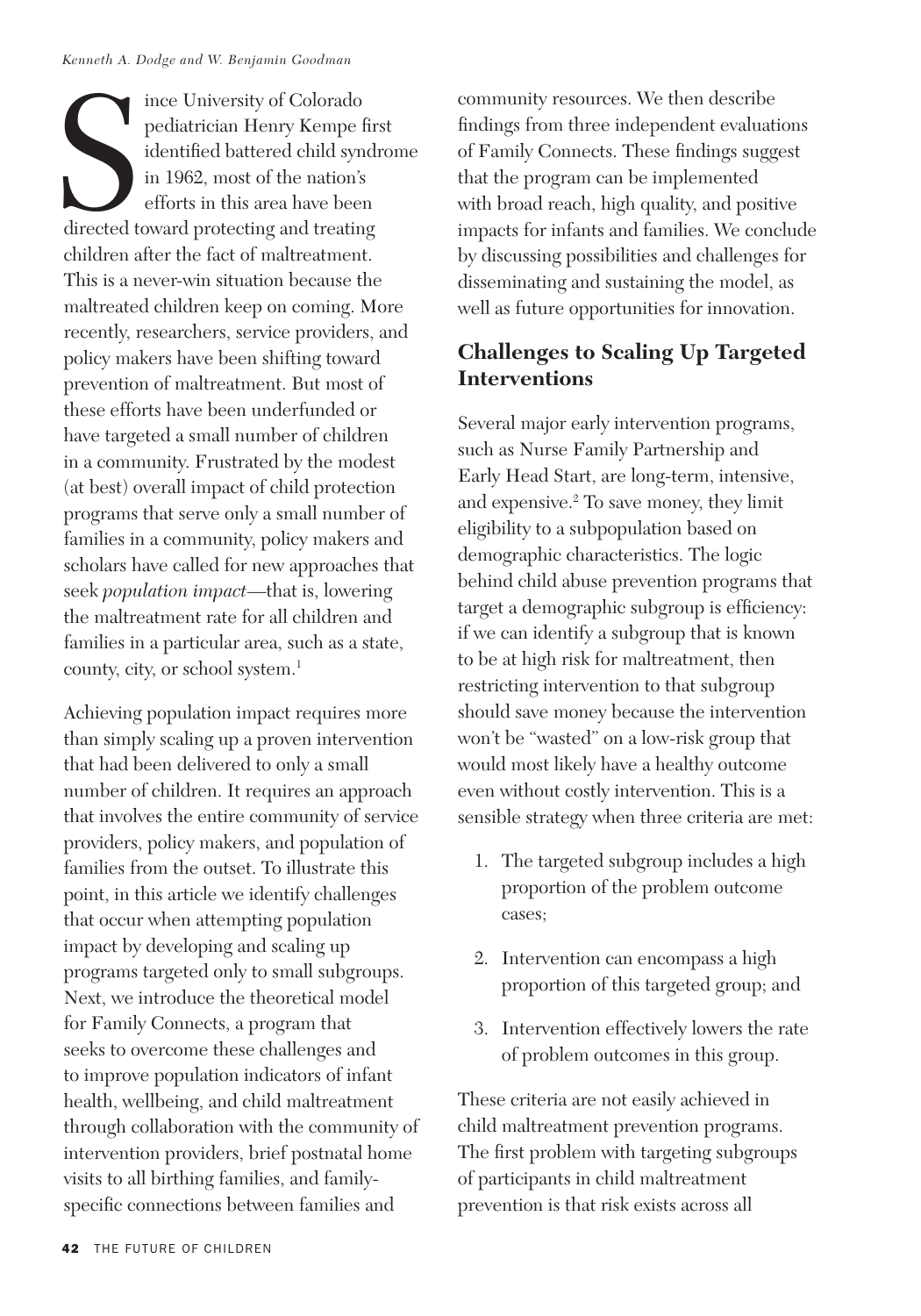demographic groups.3 Even though relative risk may be higher in some subgroups than in the rest of the population, risk still accrues in supposedly lower-risk groups. And because these lower-risk groups are larger, they account for most child maltreatment cases. This is an example of the "prevention paradox" first noted by epidemiologist Geoffrey Rose in 1981, in which the majority of cases of a negative outcome occur in populations at low or moderate risk for that outcome, because those at highest risk represent only a small portion of the population.4 In the case of child maltreatment, imagine a targeted subgroup (for example, low-income, firsttime mothers) that constitutes perhaps 20 percent of the full population and has a twofold higher risk for child maltreatment than the rest of the population. In this scenario, two-thirds of all maltreatment cases will occur in the nontargeted 80 percent that will never receive intervention. Even if an intervention with the targeted subgroup is highly effective (say, cutting maltreatment in half), the full effect would be to reduce population-level maltreatment by only 17 percent. Many problem cases will be missed if the intervention is restricted to one subgroup and the impact on the population as a whole will be small.

*Because lower-risk groups are larger than higher-risk groups, they account for most child maltreatment cases.*

The second problem is that intervention with targeted subgroups rarely has a high *penetration rate* (the proportion

of all families in the targeted group who actually receive the intervention). Although randomized controlled trials (RCTs), in which a group of families who receive the intervention are compared to a control group of families who don't, often report a high participation rate, families in such trials represent a unique subgroup of the targeted population—they are the ones who have provided prior written consent to get into the study. Nonconsenting families never get into the study, but they are still part of the targeted population. When targeted interventions are rolled out and scaled up in a community, the participation rate is typically lower than during the trials, a loss described as the "scale-up penalty" by Northeastern University criminologist Brandon Welsh and Nurse-Family Partnership developer David Olds.5 One reason for the low penetration rate is that stigma makes some families hesitant to participate. If the targeting factor is high risk for abuse, some families might not want to be identified as being in that group.

Another challenge in reaching all families in the targeted group is that funding rarely allows for saturation of the targeted population, partly because the cost would be prohibitively high.<sup>6</sup> Penetration rates will drop even further because targeted programs rarely have the funds to saturate the eligible population. Even more worrisome, limited funding opens the door to cherry-picking participants so that the families that enroll in the program are at relatively low risk because they are high in compliance or motivation, and the highest-risk and most needy families are left out.

Another problem with interventions that target a small subgroup is that the intervention must have a large impact to achieve population-level outcomes. Although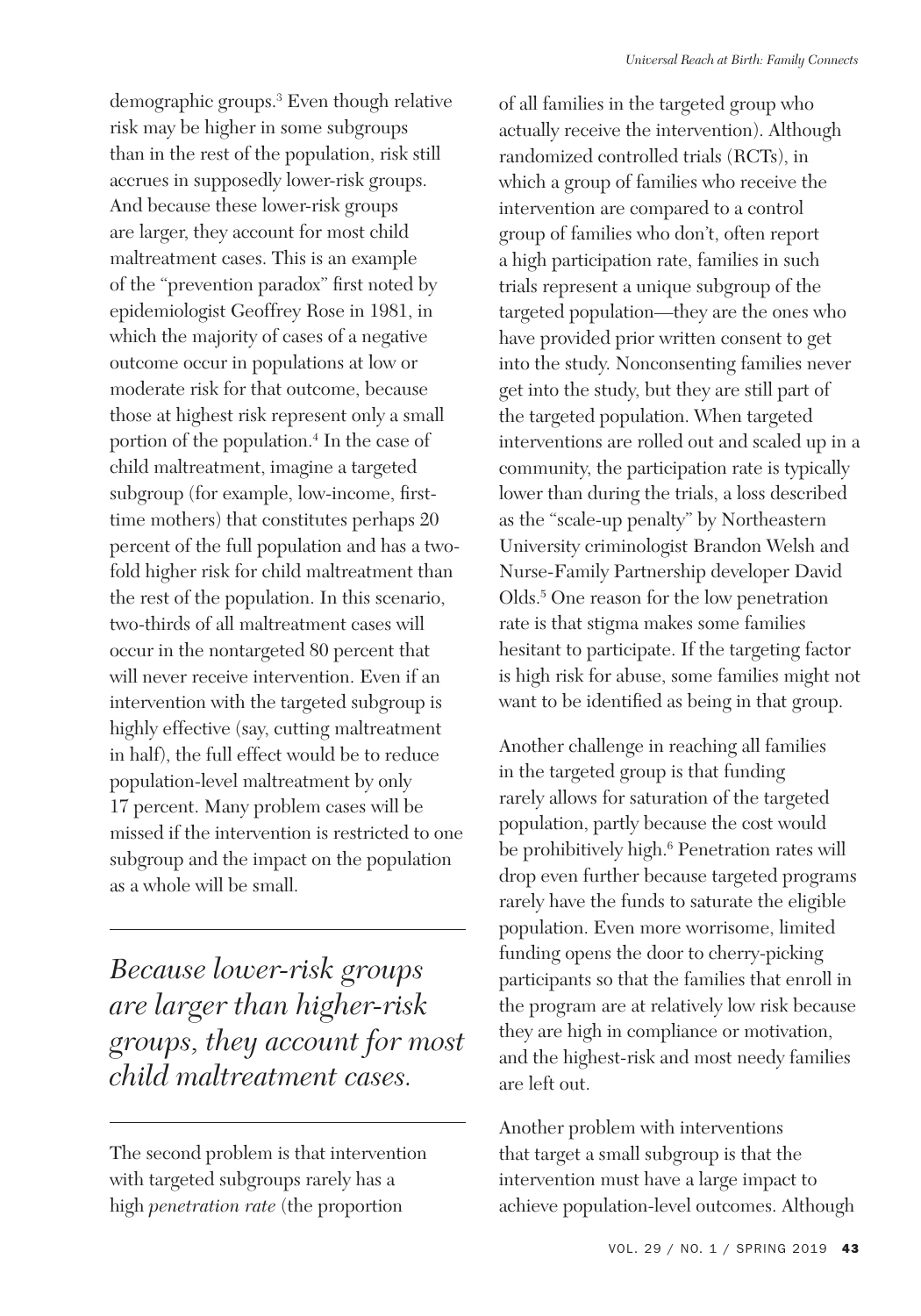numerous targeted programs achieve a statistically significant impact compared with a control group, the size of the intervention effect may not be large enough to affect the full population.

## **Attractiveness and Challenges of Universality**

The problems with targeted interventions we describe don't mean that they fail to help a subgroup of families promote their infants' healthy development. A targeted strategy has advantages, of course. Risk among the target group is indeed higher, by definition. Also, the content and focus of the intervention can be tailored to a relatively homogeneous group of families that may have common needs and may respond in a similar way. Further, not all families in a community are likely to need the long-term, intensive services that such programs provide. Some families may respond favorably to short-term programs or alternate interventions that meet their particular needs. The challenge is to reach all families in a population and then quickly triage and match interventions to a family's clinically assessed needs. Rather than force communities to choose between universal and targeted intervention, the best strategy may be to embed targeted interventions in a universal strategy that reaches the entire population while offering intensive interventions for targeted subgroups. A useful analogy is our health care system for young children: pediatricians see children universally for well-baby visits, during which they screen and triage children to identify subgroups that could benefit from specialized services, such as neurosurgery, speech therapy, or ear tubes. Candidates for neurosurgery are not selected based on demographics but on clinically assessed need. Targeted interventions like the Nurse-

Family Partnership are the neurosurgery of child abuse prevention, and universal approaches are the well-baby pediatric care. We need both to achieve a comprehensive system of developmental psychosocialeducational care.

A universal approach to early intervention has several advantages.7 Programs restricted to the poor are, rightly or wrongly, popularly considered "poor programs." Unless participation brings outright cash payments, potential participants might may not join at high rates. Popular and political support is more likely if a program is offered to everyone in the community giving birth, rather than a select few, and such support increases the likelihood of funding. Over time, universal reach means that popular support is more likely to continue and funding is more likely to be sustained. Because of economies of scale, universal reach means that the per-family cost can be reduced and recruitment can be less complicated, less ambiguous, and less awkward and stigmatizing.

A universal goal leads to a very important shift in aspiration and focus. If an intervention is directed at an individual family or only a small subset of families, it necessarily prioritizes helping the family respond to a fixed system of community resources: such an intervention teaches a parent how to be first in line for the best child care facility, cash payments from government, and health services. The intervention makes no effort to improve the overall quality of childcare in the community or the efficiency with which families in general can connect to community resources. If an evaluation of the intervention's effectiveness compares a small number of participating families to families in a control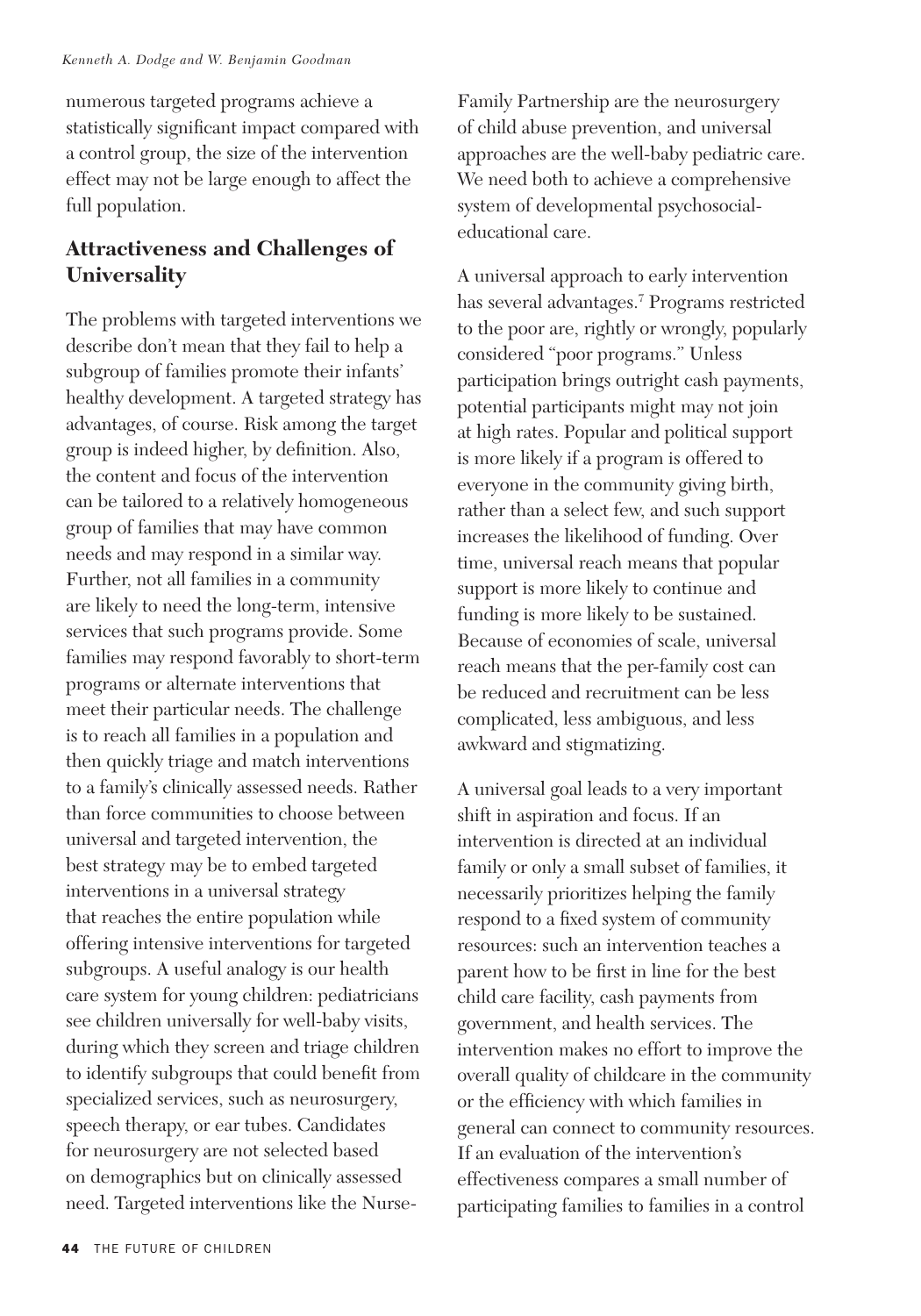group, it is plausible that the intervention could be shown to improve the lot of these families. What happens when this program is brought to scale and every family tries to be first in line? Only when universality and population impact become the goals will program developers find it cost-effective to direct intervention not only at individual families but also—to encourage bettercoordinated efforts to support children and families—at community agencies.

Whether child policy should be targeted or universal was the central question when public schooling was first considered two centuries ago. Some advocates argued that middle-class families would find ways to get tutoring and other schooling for their children even without government support, and that tax dollars should be conserved. Other advocates argued that universal public education would be of higher quality. Universal public education won out, of course. It's difficult to imagine a well-functioning public education system that doesn't include children from all backgrounds, even recognizing that many affluent families send their children to private schools.

Universal reach doesn't necessarily mean a single program with a single funding source and mandatory attendance by all. Pediatric care again provides an analogy and an example of near-universal reach in a voluntary system in which cost and funding are challenges. In the United States, pediatric care is supported with multiple funding sources, both public (like Medicaid and CHIP) and private (like health insurance). For universal programs that aim to prevent child maltreatment and promote healthy development, funding will be an important issue, pushing clinicians to develop approaches that are both cost-beneficial and that minimize total cost to make the approach palatable in challenging financial and political times.

In addition, universal reach doesn't mean that every family receives the same intervention program and the same dollar expenditure. Returning to the analogy of pediatric care, universal reach is achieved by matching every child with a primary care physician at birth. If families don't voluntarily identify a pediatrician, the birthing hospital typically matches them with a provider, even if that means a clinic. Then the family is encouraged to attend a series of agerelated well-baby visits that include physical examination and assessment; brief, universal, developmentally appropriate interventions (for example, "Have your baby sleep on her back"); brief, family-specific interventions (for example, discussion of breast-feeding and its challenges); and referral to specialists when problems are identified (for example, ear tubes for otitis media or an oncology referral for leukemia). Of course, not every child gets neurosurgery, which is reserved for the few whose clinical diagnoses show it is needed.

## **What Families Need at Birth**

It would be fortuitous if developmental science could identify a single environmental or family factor at birth that predicts the majority of variance in important child outcomes. But empirical evidence indicates that many factors, ranging from family financial instability to parents' mental health problems, provide unique incremental predictions. One factor, such as a mother's substance abuse, might account for a maltreatment outcome in one family, whereas a different factor, such as financial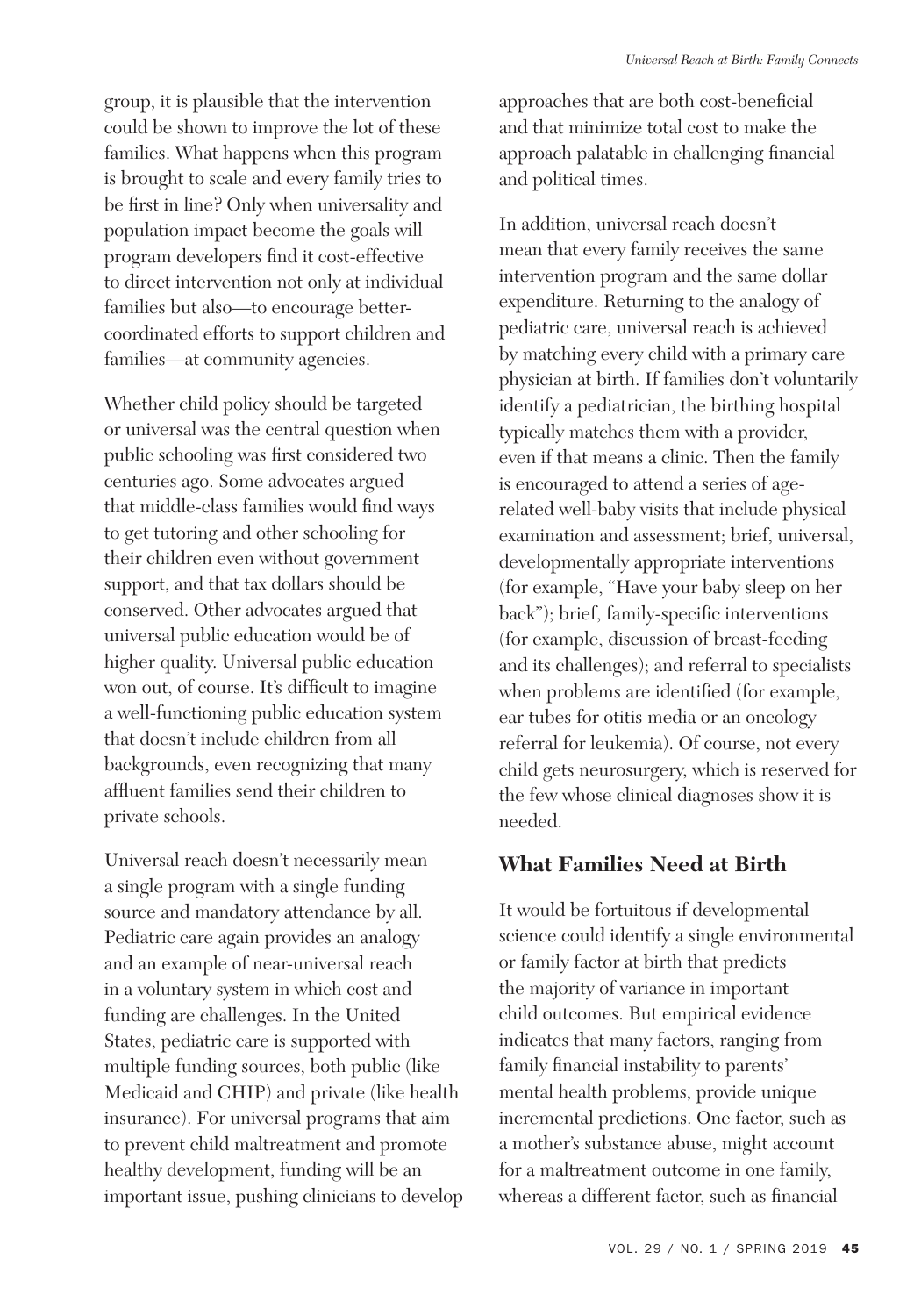instability, might account for maltreatment in another.8

*The task becomes one of engineering: How do we screen all families at a single time point, such as birth, identify family-specific risks and needs for intervention, and connect each family with evidence-based community resources to address that family's risk?*

These findings suggest that no single intervention can successfully resolve risk in all families.9 Instead, different interventions will be necessary for different at-risk families. Some prevention programs rely only on demographic characteristics to identify a subgroup for targeted intervention (for example, low-income first-time mothers), but the evidence indicates that clinical characteristics such as maternal depression or parental substance abuse provide a stronger basis for targeted interventions.

The task becomes one of engineering: How do we screen all families at a single time point, such as birth, identify familyspecific risks and needs for intervention, and connect each family with evidence-based community resources to address that family's risk? This sort of *targeted universalism* has been pioneered in other areas. For example, it describes the state of optimal health care delivery in which a general pediatric practitioner sees every family, assesses childspecific risk, and then refers the child to a

specialist, such as a urologist or surgeon who can deliver targeted intervention when needed. This model forms the basis for Family Connects.

## **The Family Connects Model**

Family Connects aims to reach every family giving birth in a community so that it can identify family-specific risks and needs and then connect each family with the community resources to meet those needs, strengthen and enhance the parent-child relationship, and improve parent and child wellbeing.10 For communities to afford implementing the model universally, the per-infant cost must be modest. Costs are contained by guidelines that restrict the number of intervention contacts (in-person visits, phone calls, etc.) to a maximum of seven and by limiting the time period to the first 12 weeks (except in unusual circumstances, such as a long-term stay in a neonatal intensive care unit). The program isn't a continuous intervention or a case management system. Instead, it consists of time- and cost-limited outreach in the spirit of a public health model. In implementations thus far, the total cost has averaged between \$500 and \$700 per infant birth, an amount we believe is affordable in communities where the cost of public education totals more than \$8,000 per older child annually. Of course, funding for public education comes from a combination of local, state, and federal sources; we believe funding for public health approaches like Family Connects can also come from combined local, state, and federal sources if community leaders can figure out how to braid these resources. Because the program's fixed-cost infrastructure expenses are relatively large, it can't be implemented at modest cost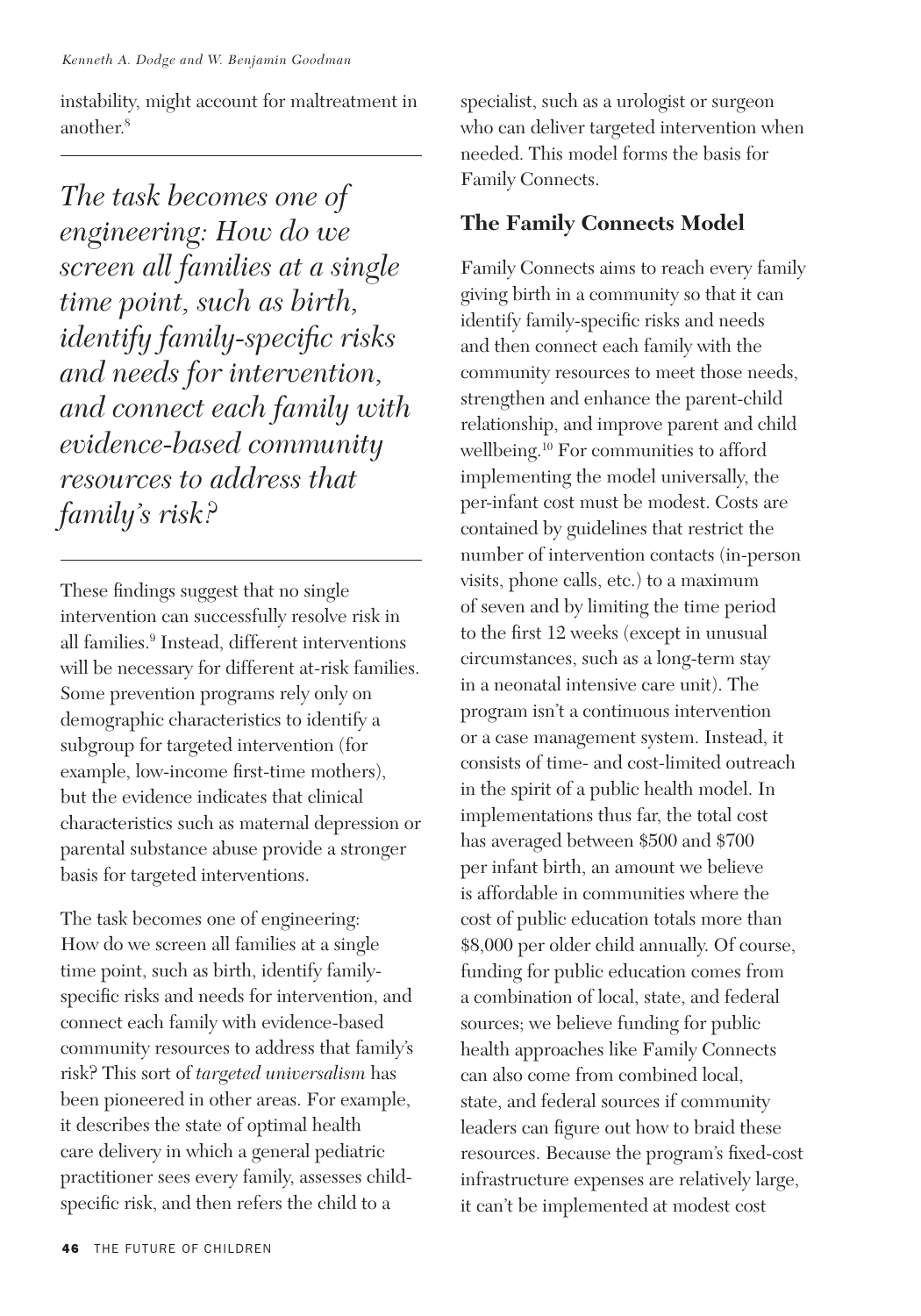with only a small subgroup of families in a community.

The program rests on three pillars. The first pillar, *home visiting*, is a system to reach all families giving birth in a community, typically at the birthing hospital. A trained public health nurse (or other program representative) welcomes the baby into the community. The nurses invite themselves to one or more home visits (when the baby is about three weeks old) so that they can identify needs and connect the family with community resources. The second pillar, *community alignment*, is an assembly of all community resources available to families at birth, including child care agencies, mental health providers, government social services, and programs for subgroups of families, such as Healthy Families, Parents as Teachers, and Early Head Start. The third pillar, *data and monitoring*, is an electronic data system that acts as a family-specific psychosocial and educational record (much like an electronic health record) to document nurses' assessments of mother and infant, as well as connections with community agencies.

#### **Nurse Home Visits**

Nurses or program representatives greet the mother at the birthing hospital to congratulate the family and to welcome the baby into the community. They deliver the message that the community wants to partner with the parents to support their child's long-term success in health, education, and wellbeing. They also tell the parents that research shows every parent can be successful but that at the same time, every parent can benefit from support. In that spirit, the nurse would like to visit the parents in their home when the infant is about three weeks old to understand and

help with their family-specific needs. The visits are flexibly timed to avoid disrupting community standards of care, such as wellbaby visit schedules. The nurse also aims to accommodate family situations, for example, by delaying a visit because of extended stays by relatives or by speeding up a visit to attend to urgent needs. The nurse promises to bring "goodies," such as free diapers, to make the visits more attractive.

Ideally, both the mother and her partner (usually the father) are present during the visit, although the nurse takes the mother's lead in deciding whether the partner's presence is appropriate. During one pilot of Family Connects, the nurses assumed that partners would participate and went to great lengths to invite them. But this strategy sometimes led the mother to withdraw, presumably because of conflict between the parents or difficulty in scheduling a convenient time. Because of this, the protocol was changed: now the nurse listens to the mothers' advice on whether to include their partners, who participate about half the time.

The initial home visit typically lasts between 90 and 120 minutes. The nurse is trained to conduct a structured clinical interview that includes several hundred scored items and covers a diverse set of topics in a conversational tone. The topics aren't covered in a preset order; typically, the nurse follows the mother's interests. The oral interview responses are supplemented by standardized screening for particularly sensitive or highrisk circumstances, such as substance abuse. The nurse assesses risk in 12 key domains (see table 1) that predict adverse outcomes among children. Consistent with an ecological approach to health and wellbeing, these domains encompass not only the needs of individual family members, but also the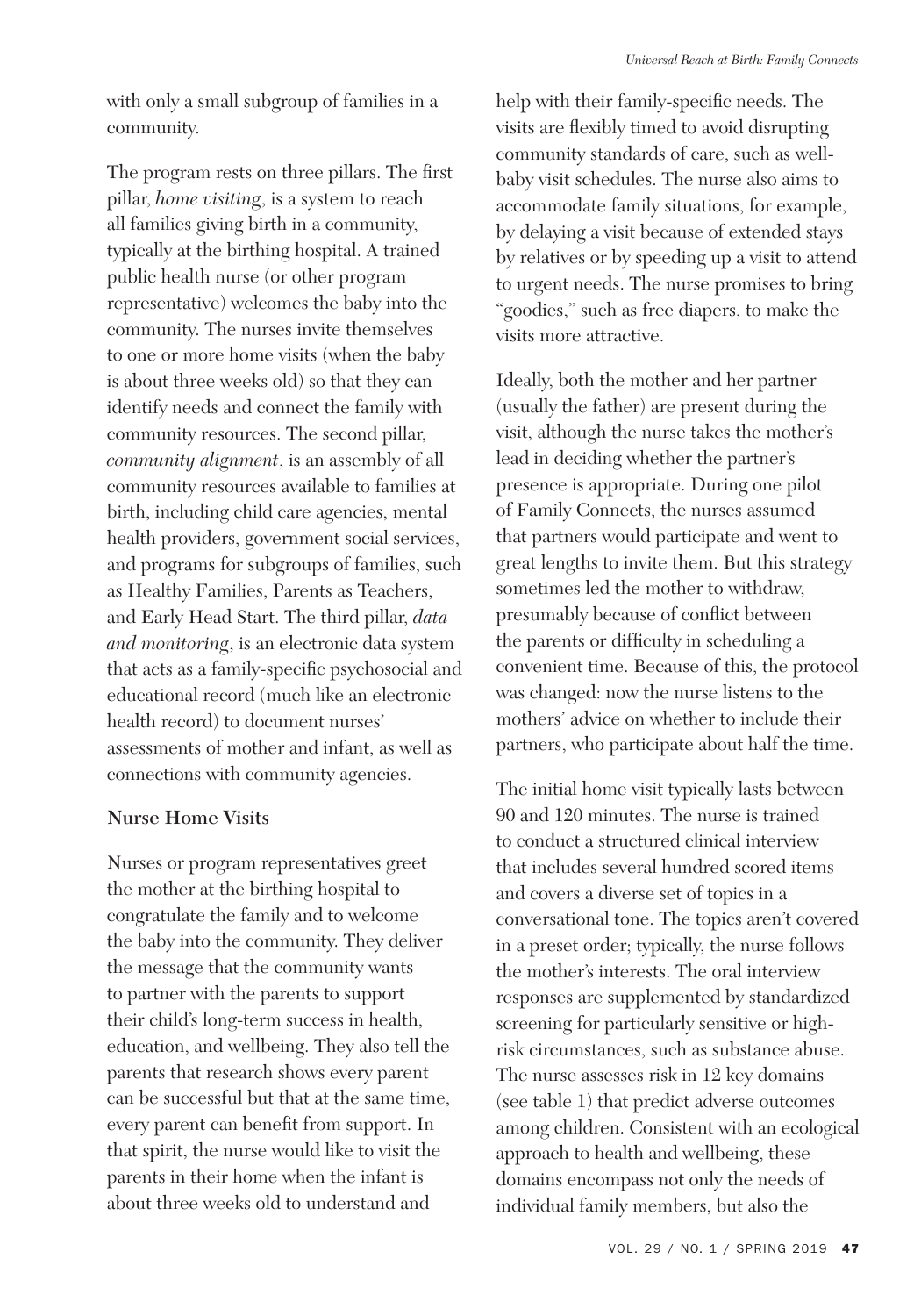family's needs within its environment.<sup>11</sup> The domains include child characteristics, such as temperament or health risk, which may make an infant more challenging to care for; family characteristics, such as parents' substance use, parent-child relationship quality, or household safety; and community characteristics, such as neighborhood violence or access to resources.

Risk in each domain is scored quantitatively on a simple four-point scale: 1 indicates no risk; 2 indicates risk that can be resolved through a brief intervention by a nurse (for example, if the parent has no knowledge about how to select out-of-home childcare, the nurse educates her and helps her identify childcare plans); 3 indicates significant ongoing risk that requires a connection with a community resource to resolve, such as a mother's substance abuse problem requiring professional treatment; and 4 (used in less than 1 percent of cases) indicates an emergency requiring crisis intervention (for example, imminent risk to the infant's health or infant maltreatment).

At the end of the interview, the nurse summarizes the findings with the parents, and together they develop a course of action based on the needs identified. The plan may include follow-up home visits, phone calls, or contact with external agencies. This approach encourages parent buy-in and protects them from stigma in several important ways. First, the course of action is grounded in the needs identified by the parents and nurse during the home visit, rather than presumed needs based on family demographic characteristics. The experience is similar to, say, having high blood pressure identified during a routine physical and working with a doctor on a course of action to treat the problem. Second, because the plan is collaborative rather than directive, the parents are active participants in determining what's best for their family.

After developing a course of action and gaining parental consent, the nurse communicates in writing with the infant's pediatrician and the mother's primary care provider to create a bridge to ongoing care after the nurse's work ends. Four weeks after closing the case, the program makes a follow-up phone call to check on the family's progress and to determine whether referrals to community agencies were successful.

| <b>Domain</b>                      | <b>Risk Factor</b>                            |
|------------------------------------|-----------------------------------------------|
| Parenting and child care           | Child care plans                              |
|                                    | Parent-infant relationship                    |
|                                    | Management of infant crying                   |
| Family violence and safety         | Material supports                             |
|                                    | Family violence                               |
|                                    | Mother's past experience of being maltreated  |
| Parent mental health and wellbeing | Depression and anxiety                        |
|                                    | Substance abuse                               |
|                                    | Social and emotional support from others      |
| Health care                        | Parent health                                 |
|                                    | Infant health                                 |
|                                    | Health care plan, medical home, and insurance |
|                                    |                                               |

#### **Table 1.** 12 Risk Factors Assessed and Scored in Family Connects Nurse Home Visits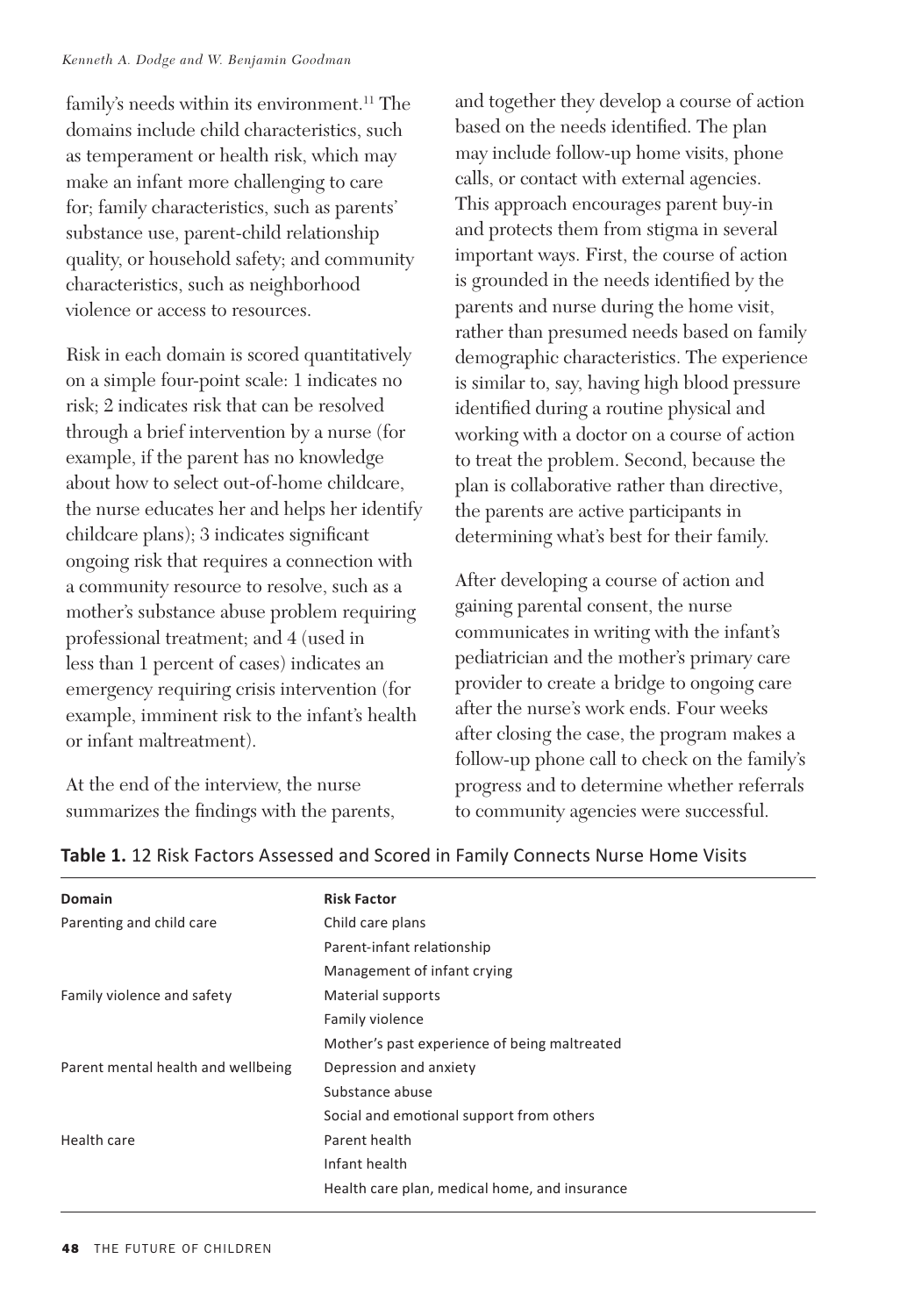When families report an unsuccessful community connection, Family Connects staff members either make another attempt to get the family and the agency to connect (if desired) or to help the family access alternative community resources. If an agency has high rates of missed connections, program staff also work with it directly to reduce systemic barriers.

#### **Alignment with Community Agencies**

To make efficient referrals, nurses need to understand the array of community agencies that serve families with young children. The second pillar of the program is alignment with these agencies. A Family Connects staff member reaches out to as many agencies as possible to recruit their participation; to document agency goals, service capacity, eligibility criteria, fees, wait-list time, and evidence of effectiveness; and to assemble agencies into an annotated electronic directory for the nurses to use. In Durham, NC, for example, the program's directory includes over 400 agencies, ranging from childcare facilities and volunteer parent groups to professional intervention services. Staff prioritizes identifying evidencebased programs. And although in many communities the array of agencies includes a wide variety of government and professional services, as well as nonprofits, identifying informal resources, such as faith-based giving closets or food pantries, is equally important, especially in underfunded and rural communities. In communities with fewer formal resources, or communities in which formal services lack high quality, informal resources may be a critical source of support for families with young children.

Coordination with community agencies is helped along by one (or more) advisory boards. One board consists of community leaders and agency directors who guide program direction, and a second board consists of frontline agency workers who work to solve problems, such as long wait lists and misunderstandings, as they arise.

#### **Integrated Data System**

Family Connects staff document all their work in a family case record created from birth reports. The record begins with attempts to schedule a home visit; it also includes the nurse's clinical interview, screening instrument responses, scoring of risk, referrals made to community agencies, interventions received at the agencies, and parents' "consumer satisfaction" responses to follow-up calls.

The case record serves three important functions. First, it's a key clinical tool that integrates information from many sources to guide intervention decision-making. The family-specific case record helps the nurse match family needs with known evidencebased interventions in the community. It incorporates information from the agency, such as whether the family entered intervention and made progress. Much of this information is communicated to the infant's pediatrician at the end of the program. However, all information sharing requires the parents' consent, so that they remain in control.

Second, the case records are scrubbed of identifying information and aggregated to provide a summary about each community agency. If the case records include almost all births in a community, these agency records will be fairly comprehensive. They can be used to document agency service to families, the quality of that service, and parents' satisfaction with the agency. Family Connects uses the aggregated information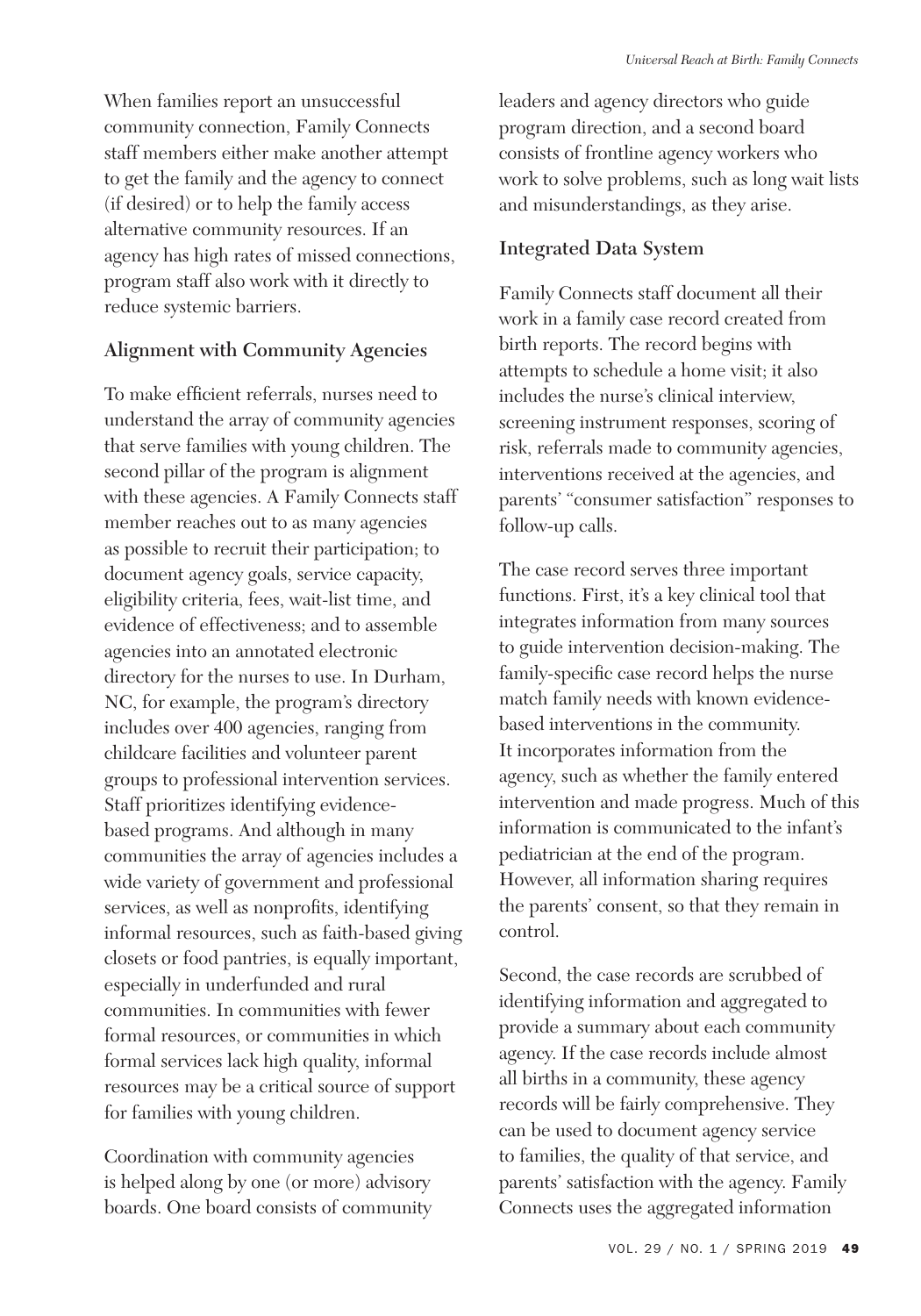to communicate with agencies about their performance and to solve problems like chronic long waiting lists or excessive dropouts.

Third, the family case records are aggregated to create population-level indicators of family needs, and the agency records are aggregated to map community assets and resources. The collective family-needs information is then matched with the aggregated community resources to identify gaps in a community's ability to serve all its families. For example, in one community the case records indicated that 11 percent of all birthing mothers had a substance abuse problem meriting external intervention. But the asset map indicated that the community had resources to serve only 3 percent of mothers. The program passed this information on to county commissioners, who were able to fund additional substance abuse treatment for mothers who needed to be home with a newborn.

The aggregated information also provides population-level indicators of family functioning at birth and can be used to track community progress across cohorts of parents and children. In this way, the integrated data system not only serves the needs of individual families and agencies but also advances public health.

## **Training, Supervision, and Fidelity**

The Family Connects program requires training of each staff member, certification of nurses in the protocol, ongoing supervision, and documentation that implementation adheres to the program model (known as *fidelity*). After qualified nurses are hired, their training begins with reading detailed manuals. Then they observe expert nurses during home visits and conduct

practice home visits that are observed by a supervisor. They are tested on how well they adhere to the way questions are posed to parents and how reliably they score risk in each of the 12 domains. Finally, they receive certification that they're ready to implement the program. Nurses from remote areas travel to the national site, in Durham, NC, for several days of training. Back in their home communities, an onsite nurse supervisor works with a national site overseer.

Nurse supervisors conduct quarterly fidelity checks with all home visiting nurses at their site, in which the supervisor accompanies nurses to parents' homes and evaluates adherence to 62 components of the visit. These items include properly administering health assessments for the mother and baby; completing all assessment queries across the 12 domains of family risks and needs; teaching about infant care and safety; and developing of a course of action with the family. Supervisors also evaluate family risk in each of the 12 domains and compare their ratings with those of the home visiting nurse to ensure consistency. After initial scoring, all records are stored electronically at the national office in Durham so that rates of adherence to the model can be tracked over time both within and across program sites.

*Nurse supervisors conduct quarterly checks with all home visiting nurses, accompanying the nurses to parents' homes and evaluating adherence to 62 components of the visit.*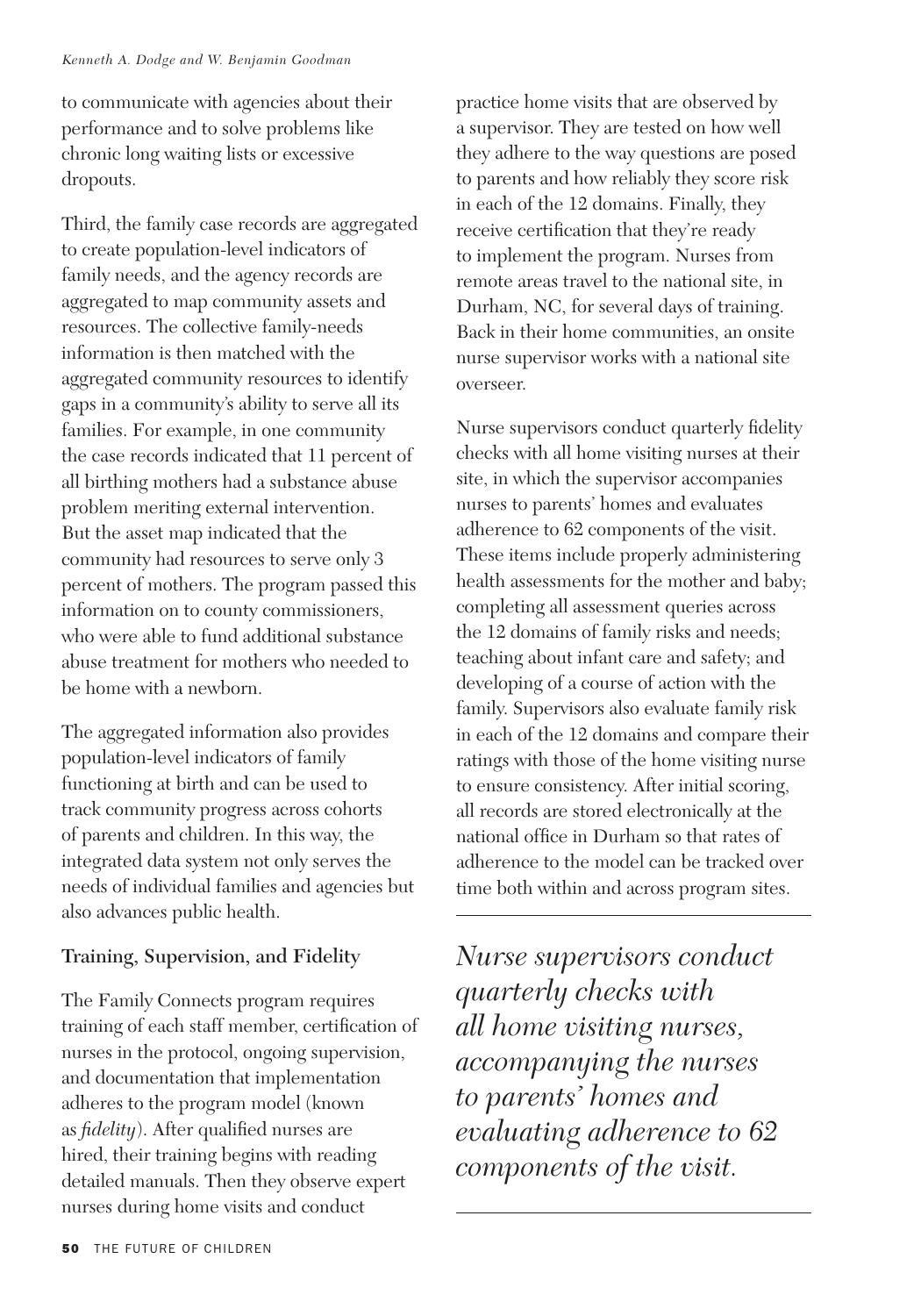## **Family Connects Evaluation**

To be eligible to receive funds from the Maternal, Infant, and Early Childhood Home Visiting (MIECHV) program, or to become known as "evidence-based," a program must undergo a rigorous RCT to demonstrate its impact when implemented in a research setting, and we report findings from two such community-level RCTs. Less commonly completed but just as important is an evaluation of how well a program is implemented and how much of an impact it has when it's scaled up and brought to new communities. We offer such a field evaluation of Family Connects.

In these three trials, we were interested first in whether the program could be implemented at scale with high quality. Indicators of quality included:

- *penetration rates*, that is, the proportion of all families giving birth that were recruited into and successfully completed the program;
- *fidelity of implementation*, defined by the portion of families for whom quantitative scores were completed for nurses' adherence to the protocol (as a percentage of all possible items) and the reliability of nurses' scoring of risk factors (computed as chance-corrected agreement with an independent supervisor's scoring of the same protocol), and;
- *connection rates*, defined as the portion of all families for whom need was identified, the portion of all families for which an external agency connection was proposed, and then the portion for whom a successful connection was established.

We were also interested in impact, which was determined by comparing outcomes for intervention families to those for control families in the domains of connectedness to the community, parenting quality, parent mental health, infant maltreatment, and use of emergency health care.

## **First RCT**

The first RCT included all 4,777 resident children born at the two hospitals in Durham County, NC, between July 1, 2009, and December 31, 2010.<sup>12</sup> About 40 percent were European American, 37 percent were African American, and 23 percent belonged to other groups or were multiracial. Twentysix percent reported Hispanic ethnicity, 62 percent received Medicaid or had no health insurance, and 56 percent were not married.

Families of babies born on even dates were assigned to receive the intervention and those born on odd dates were assigned to be controls. The evaluation was based on intentto-treat status, meaning that nonparticipants were included and that recruitment into the intervention was part of the intervention itself. The intervention began at birth and almost always ended by the time the child was 12 weeks old. For a subset of analyses, interviews and in-home observations of parenting and the home were completed when the infant was about six months old, at least three months after the Family Connects program had been completed. To contain costs, a randomly selected, representative sample of 664 intervention and control families were recruited for data collection; 549, or 80 percent, agreed to participate. In addition, administrative records were retrieved from emergency departments for counts of emergency room visits and overnight stays in a hospital, as well as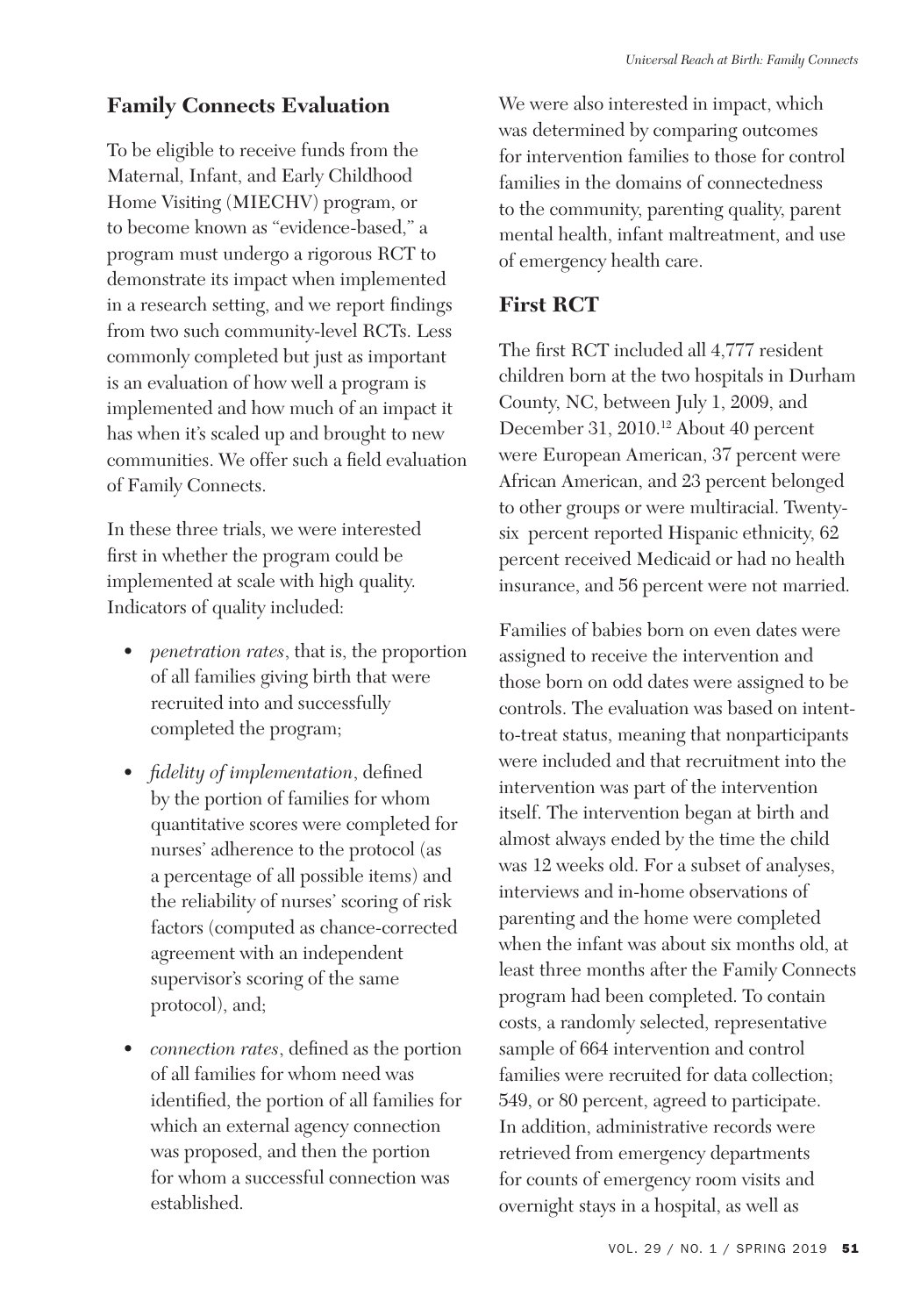#### **Table 2.** Implementation and Impact Findings across Three Trials

| Population                                    | <b>RCTI</b><br>All resident county<br>births at two<br>Durham County, NC hospitals<br>(July 2009-<br>Dec. 2010) | <b>RCT II</b><br>All resident county<br>births at one Durham<br>County, NC hospital<br>(Jan. 2014-<br>June 2014) | Field<br>All resident county<br>births in four low-<br>income, rural<br>counties in eastern<br><b>NC</b><br>(Feb. 2014-<br>Dec. 2015) |
|-----------------------------------------------|-----------------------------------------------------------------------------------------------------------------|------------------------------------------------------------------------------------------------------------------|---------------------------------------------------------------------------------------------------------------------------------------|
| <b>FC Implementation sample</b>               | 2,327                                                                                                           | 456                                                                                                              | 994                                                                                                                                   |
| % minority                                    | 70%                                                                                                             | 72%                                                                                                              | 67%                                                                                                                                   |
| % Medicaid or no health insurance             | 61%                                                                                                             | 68%                                                                                                              | 69%                                                                                                                                   |
| <b>Penetration rates</b>                      |                                                                                                                 |                                                                                                                  |                                                                                                                                       |
| Initial participation rate                    | 80%                                                                                                             | 76%                                                                                                              | 84%                                                                                                                                   |
| Of those initiating, completion rate          | 86%                                                                                                             | 84%                                                                                                              | 77%                                                                                                                                   |
| Program completion rate                       | 69%                                                                                                             | 64%                                                                                                              | 64%                                                                                                                                   |
| <b>Fidelity</b>                               |                                                                                                                 |                                                                                                                  |                                                                                                                                       |
| Adherence to protocol                         | 84%                                                                                                             | 90%                                                                                                              | 87%                                                                                                                                   |
| Agreement in assessing risk factors           | k=.69                                                                                                           | $k = 0.75$                                                                                                       | $k = 78$                                                                                                                              |
| <b>Connection Rates</b>                       |                                                                                                                 |                                                                                                                  |                                                                                                                                       |
| % of families with at least one referral      | 45%                                                                                                             | 42%                                                                                                              | 54%                                                                                                                                   |
| % of referred families for initiating service | 79%                                                                                                             | 83%                                                                                                              | 94%                                                                                                                                   |
| Impact                                        |                                                                                                                 |                                                                                                                  |                                                                                                                                       |
| <b>Connectedness</b>                          |                                                                                                                 |                                                                                                                  |                                                                                                                                       |
| Number of community connections               | $1 < C$ **                                                                                                      | $1 > C***$                                                                                                       | 1 > C                                                                                                                                 |
| Parenting and parent mental health            |                                                                                                                 |                                                                                                                  |                                                                                                                                       |
| Number of positive parenting behaviors        | 1 > C                                                                                                           |                                                                                                                  |                                                                                                                                       |
| Father-infant relationship quality            | $I = C***$                                                                                                      | $I = C$                                                                                                          | 1 > C                                                                                                                                 |
| Maternal anxiety/depression rate              | 1 < C                                                                                                           | 1 < C                                                                                                            | $I = C$                                                                                                                               |
| Infant health and wellbeing                   |                                                                                                                 |                                                                                                                  |                                                                                                                                       |
| Number of emergency care episodes             |                                                                                                                 |                                                                                                                  |                                                                                                                                       |
| Birth to 6 months, records                    | 1 < C                                                                                                           | $I = C$                                                                                                          | Not assessed                                                                                                                          |
| Birth to 6 months, mother's reports           | 1 < C                                                                                                           | $I = C$                                                                                                          | 1 < C                                                                                                                                 |
| 6-12 months, records                          | 1 < C                                                                                                           | $I = C$                                                                                                          | Not assessed                                                                                                                          |
| Birth to 24 months, records                   | 1 < C                                                                                                           | 1 > C                                                                                                            | Not assessed                                                                                                                          |
| Child protective services investigations      | 1 < C                                                                                                           | Not assessed                                                                                                     | Not assessed                                                                                                                          |
|                                               |                                                                                                                 |                                                                                                                  |                                                                                                                                       |

\*Cohen's kappa coefficient is a statistic that measures agreement between raters after accounting for the possibility of agreement by chance. Kappa values greater that 0.60 are considered to be substantial.

\*\* I > C: Intervention group (I) average is greater than the control group (C) average. There is a greater than 95% likelihood that this difference is not due to random chance or error.

\*\*\* I < C: Intervention group (I) average is less than the control group (C) average. There is a greater than 95% likelihood that this difference is not due to random chance or error.

\*\*\*\* I = C: Intervention group (I) average is equivalent to the control group (C) average.

from Child Protective Services for counts of child maltreatment investigations and substantiations.

#### **Evaluation of Implementation**

*Penetration rates*. As table 2 shows, of the 2,327 families that gave birth on an even

date, 1,863 (80 percent) were successfully recruited into the program, which required that they listen to the goals and framing of the program, interact with a Family Connects staff member (usually at the birthing hospital), and schedule an initial home visit. Of the recruited families, 86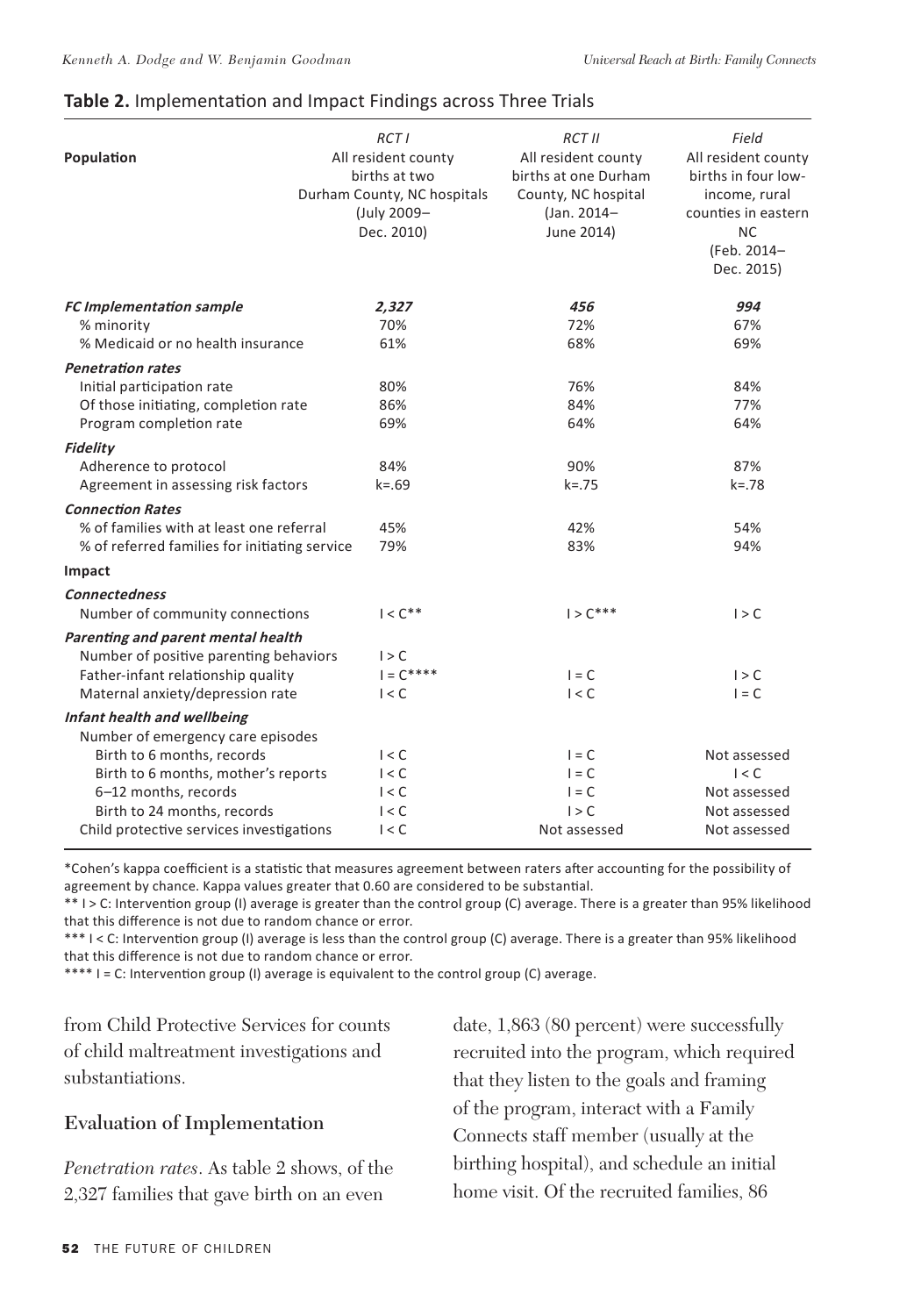percent successfully completed the program, including receiving referrals to community resources when appropriate, yielding a population-wide full completion rate of 69 percent.

*Fidelity of implementation*. Adherence to the protocol manual is essential for program quality. In this trial, an independent quality-control expert accompanied nurses on 116 randomly selected home visits and independently documented whether a nurse correctly completed each of 62 model elements. Overall, nurses adhered to 84 percent of all elements, which is considered high. The quality-control nurse also independently scored each of the 12 risk factors to ensure consistent family risk assessment. Because each of the 12 factors was rated on a scale with only four possible entries (1 through 4), the expert and the home visiting nurse might have had a high rate of agreement on factors score by chance, as they would be expected to agree some of the time simply by guessing. To overcome this problem, the nurses' reliability in assessing risk was evaluated using Cohen's kappa coefficient, a statistic that measures agreement between raters after accounting for the possibility of agreement by chance.<sup>13</sup> Kappa values greater than 0.60 are considered to be substantial. For the current trial, chance-corrected agreement across the 116 observed home visits was 0.69.

*Risk and connection rates*. Ninety-four percent of all families were scored as having at least one need that merited intervention. In 1 percent of families, the need was a crisis requiring immediate emergency intervention; 49 percent had modest to moderate needs that the nurse could resolve through additional home visits and brief counseling (for example, through breastfeeding

consultation or education about how to find high-quality child care); and 44 percent had serious needs requiring connection with a community resource, such as substance abuse treatment, depression treatment, or social services. One month after the nurse terminated her involvement with the family, Family Connects staff telephoned each family to find out whether they had successfully made a community resource connection. Of the families referred to a community resource, 79 percent reported they had indeed followed through to initiate the connection.

*Universal Reach at Birth: Family Connects*

*Satisfaction with Family Connect*s. During the phone call, family members were asked whether they would recommend Family Connects to another new mother, and 99 percent said yes.

## **Evaluation of Impact**

To evaluate the impact of Family Connects, interviewers visited a representative subset of intervention and control families when the infant was six months old. To avoid potential bias, interviewers weren't told which families had been eligible to receive Family Connects, and participating families weren't told that the primary study goal was to evaluate Family Connects. Consent was obtained to access administrative records, and hospital and Child Protective Services records were accessed then and later. Findings are summarized in table 2.

*Connectedness*. Six months after the birth, intervention mothers reported 16 percent more community connections than did control mothers.

*Parenting and parent mental health*. Intervention mothers reported more positive parenting behaviors than did control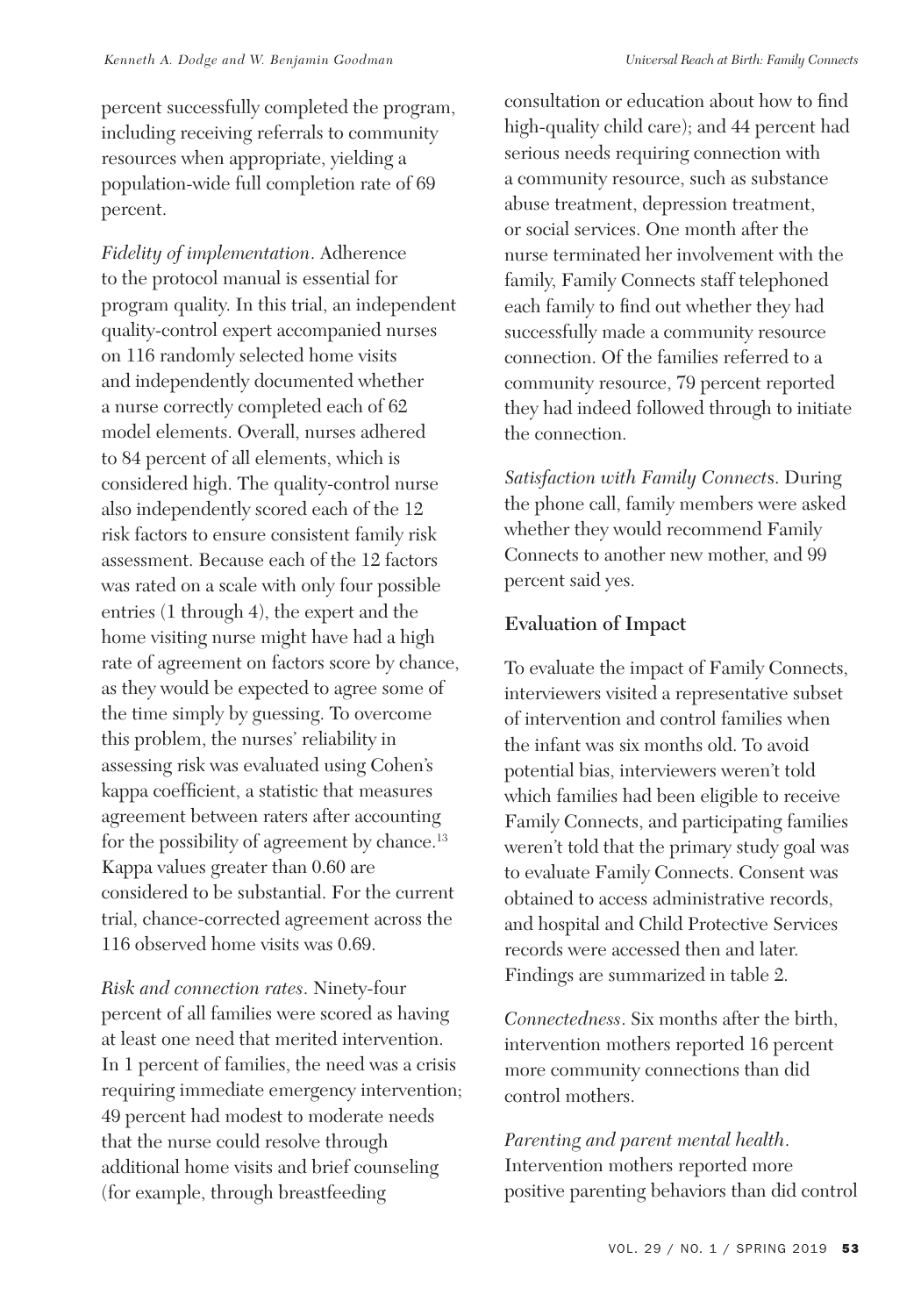mothers, and a higher-quality father-infant relationship. Screening indicated that intervention mothers were 28 percent less likely than control mothers to exhibit signs of clinical anxiety.

*Infant health and wellbeing*. Compared to control mothers, intervention mothers reported 35 percent fewer serious injuries or illnesses among their infants that required emergency department care or hospitalizations. Administrative records from the two community hospitals indicated that from birth to age six months, intervention infants had 59 percent fewer emergency medical episodes than did control infants. Between six and 12 months, intervention infants had 31 percent fewer such episodes.

Follow-up analyses examined whether Family Connects had a positive impact for various subgroups. Even if it had a favorable impact on the population as a whole, it

might have had no impact on some groups of families. Instead, the additional analyses, which focused on emergency care episodes through age 12 months, found positive impact for every group studied. Though both groups benefited, infants with one or more birth risks had stronger intervention impact, defined as the difference between intervention and control infants, than did infants with no birth risks. Similarly, infants with Medicaid or no insurance experienced stronger intervention impact than infants with private insurance. The program's impact was stronger for majority than for minority families, and stronger for boys than for girls, but in both cases significantly positive for each group.

Recent analyses have explored the program's impact on children's involvement in the Child Protective Services system over the children's first five years.<sup>14</sup> After accounting

**Figure 1. Figure 2** Child Protective Services Investigations through Age 60 Months: RCT I. **.** Child Protective Services Investigations through Age 60 Months: RCT I.

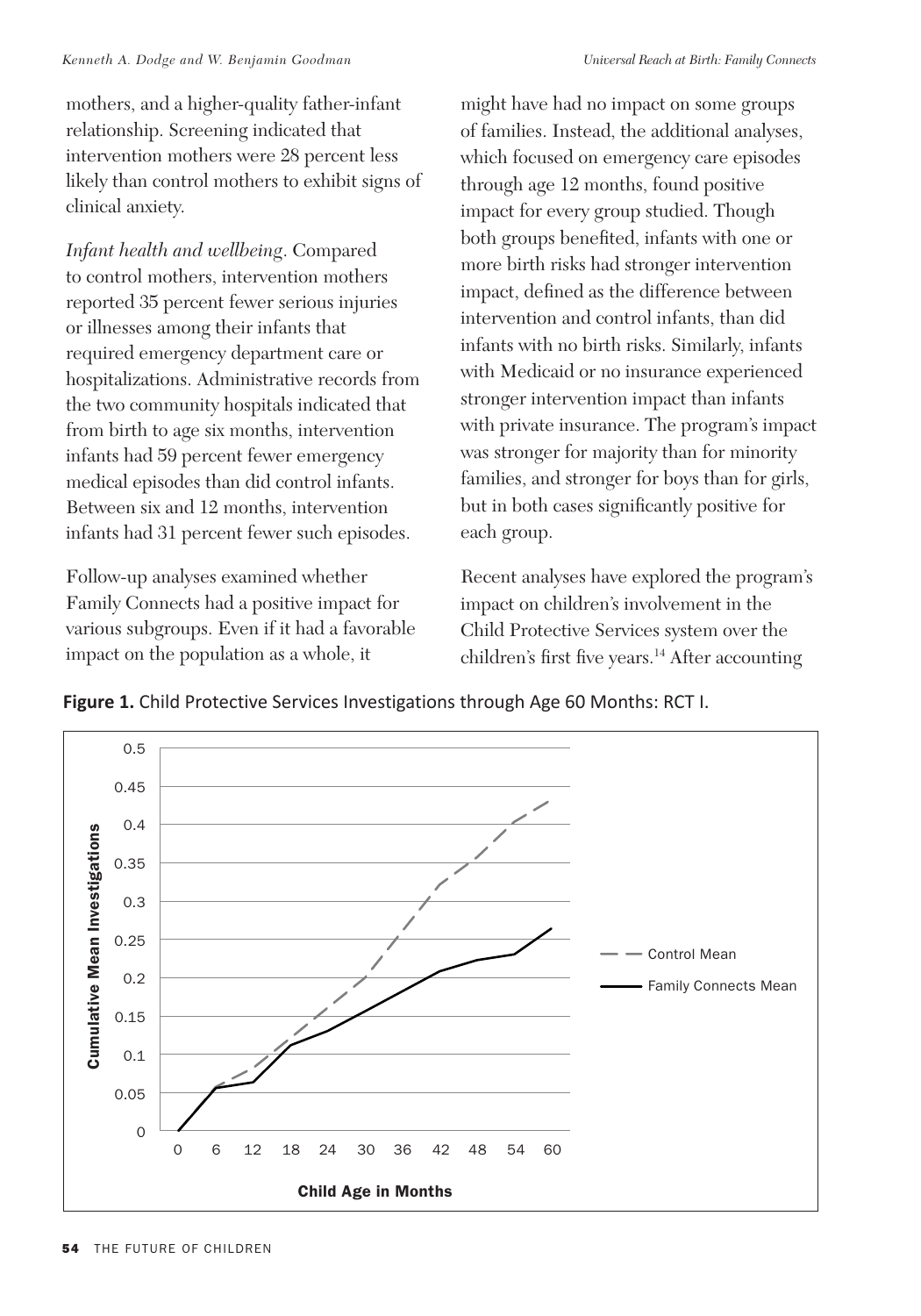for demographic risk factors, including birth complications, Medicaid status, minority status, and single parent status, results indicate a 39 percent reduction in the rate of total child protective service investigations for suspected child abuse or neglect (see figure 1).

## **Second RCT**

Often, early-years intervention programs initially show positive impacts that aren't replicated when a second independent trial is conducted. We initiated a second RCT in Durham in 2014.15 Because one of the two original hospitals changed its policies and now prohibits patient contact with nonhospital staff, births at this hospital were excluded from the new trial. As a result, the trial was conducted with all resident births at one hospital from January to June of 2014. This time, the 456 families giving birth on an odd date were assigned to the Family Connects intervention, and the 479 families giving birth on an even date were assigned as controls. Interviewers completed outcome assessments with a subsample when the children were four to eight months old. Again, to avoid potential bias, interviewers weren't told which families were eligible to receive Family Connects, and participating families weren't told that the primary study goal was to evaluate Family Connects.

## **Evaluation of Implementation**

*Penetration rates.* As table 2 shows, of the 456 families who gave birth on an odd date, 349 (77 percent) were successfully recruited into the program; 84 percent of these successfully completed the program, yielding a population-wide completion rate of 64 percent. These figures are slightly lower than those for the first RCT, but

they show that the program reached a large percentage of families across trials and time.

*Fidelity of implementation*. Nurses adhered to 90 percent of all elements, considered very high. And when the quality control nurse scored each of the 12 risk factors, chancecorrected agreement as assessed by Cohen's kappa was found to be high at 0.75.

*Risk and connection rates*. Ninety-five percent of all families had at least one family need meriting intervention, according to nurses' scores. One percent required emergency intervention, 52 percent had modest to moderate needs that could be resolved by the nurse, and 42 percent had serious needs requiring connection with a community resource. In follow-up phone calls, 83 percent of the families referred to a community resource reported that they had initiated the connection.

## **Evaluation of Impact**

*Connectedness*. As in the first trial, intervention mothers reported more community connections than did control mothers—in this case, 17 percent more.

*Parenting and parent mental health*. Unlike in the first trial, in which intervention mothers fared better, in the second trial intervention and control mothers had similar levels of positive parenting behaviors and father-infant relationship quality. As in the first trial, intervention mothers were less likely than control mothers to exhibit signs of clinical anxiety—in this case, 20 percent less likely.

*Infant health and wellbeing*. Unlike the first trial, in which intervention infants fared better, in the second trial intervention and control infants had similar rates of serious,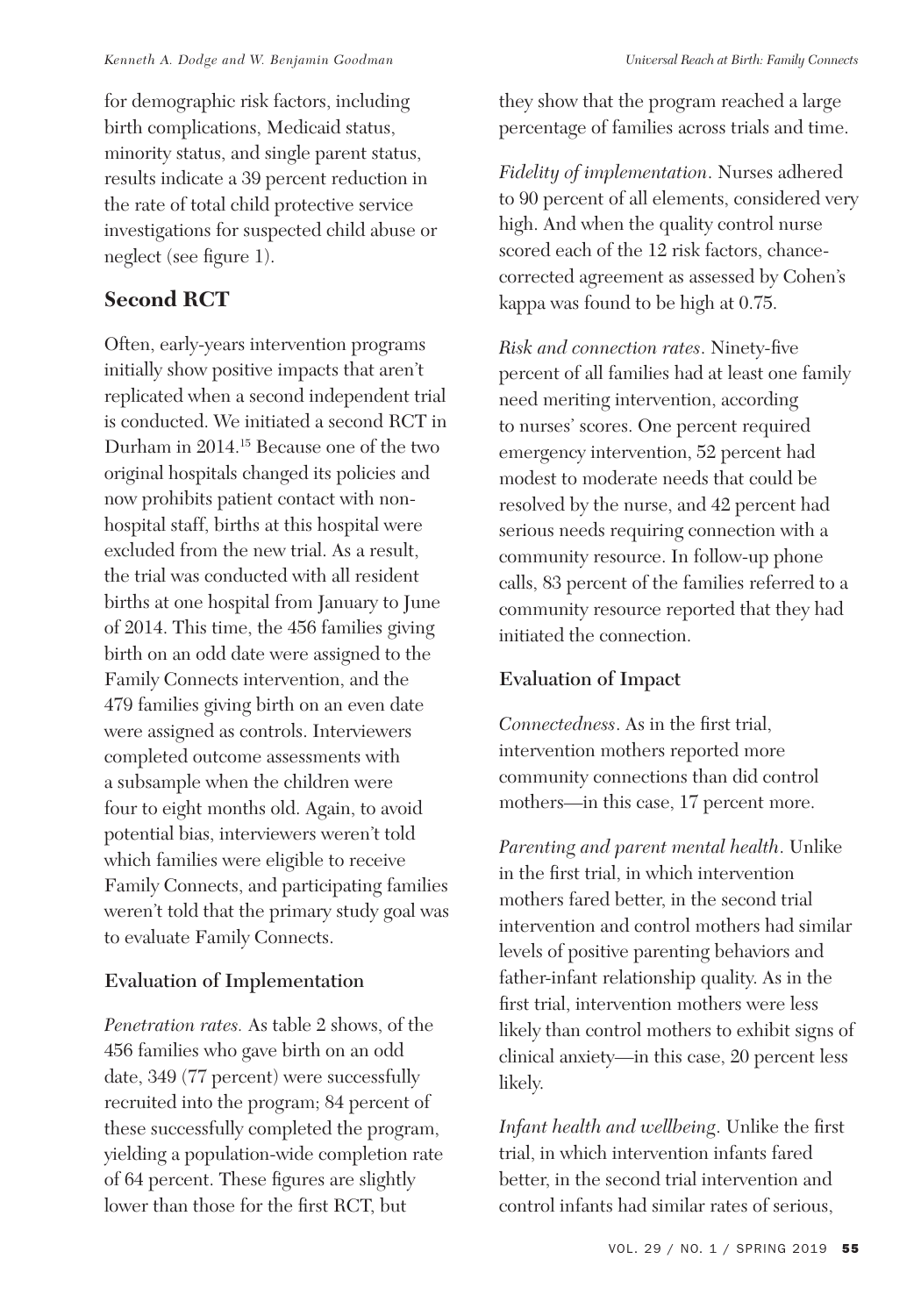emergency medical care episodes between birth and six months. In the first trial, the intervention group had a mean of 1.5 episodes per family by 24 months of age, and the control group had 2.4. In the second trial, the intervention group's mean was 1.1, which was lower than the mean in the first trial. Yet the control group mean was lower still, at 0.9 episodes. We have no explanation for the precipitous drop in these episodes among the control group. Involvement with child protective services hasn't yet been evaluated for the second RCT.

## **Field Trial**

The first two RCTs were conducted in Durham, NC, where the program was developed. It's plausible that implementation quality could be higher at this site than in other places, and that its impact elsewhere could be lower.16 We sought to complete a rigorous evaluation of the program's implementation and impact when it was brought to new sites and implemented by local staff members.17

After winning an Early Learning Challenge Grant from the US Department of Education's Race to the Top program, North Carolina allocated funds to Family Connects. Beginning in 2014, Family Connects was introduced in four low-income, rural counties in northeast North Carolina (Beaufort, Bertie, Chowan, and Hyde). Conducting an RCT didn't meet the grant's goal of delivering services to all children and families in the four counties, so we evaluated program impact through what's called a natural comparison design. Specifically, we compared outcomes for families of infants born from February 1, 2014, through July 31, 2014—before Family Connects came to their county—with outcomes for families of infants born during implementation,

from September 1, 2014, to December 31, 2015. To reduce potential participation and response bias, all intervention group families participating in the impact evaluation were recruited without regard for their participation status. The evaluation was also double-blind: families didn't know that the survey's primary goal was to examine how Family Connects affected child and family wellbeing, and interviewers didn't know which families actually had completed the Family Connects program. Because we were comparing families of infants born in different time periods, we had to consider the possibility that timerelated factors, such as the state of the global economy, could account for any differences that would otherwise be attributed to Family Connects.

The four rural counties in the trial had relatively few institutional community resources upon which nurses could draw. However, the community alignment organization phase of the implementation revealed many informal resources, such as an intervention program administered by the Rotary Club, social groups at the Veterans of Foreign Wars, and church-related support. Because nurses had to drive great distances to some families' homes, we anticipated that the program would have a lower penetration rate. Thus, the field trial presented an important opportunity to advance public health, public policy, and early childhood home visiting by evaluating the dissemination of a low-cost, universal home visiting program to rural communities characterized by very low resources and chronic poverty.

## **Evaluation of Implementation**

*Penetration rates*. As table 2 shows, of the 994 families with a child born during the implementation period, 770, or 77 percent,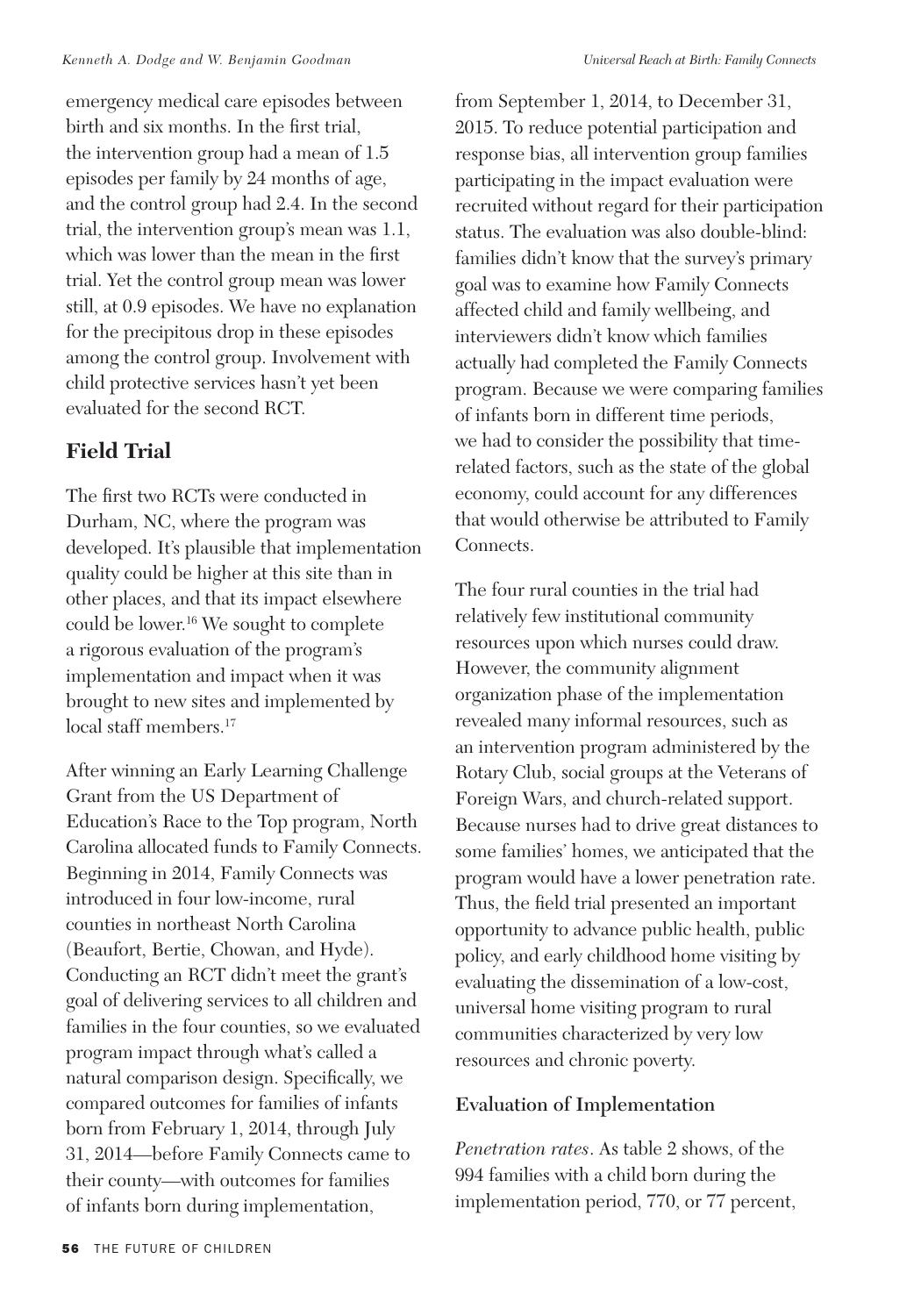were successfully recruited into the program. Of these families, 83 percent successfully completed the program through the step of making connections with community resources, yielding a population-wide full completion rate of 64 percent. These figures are similar to those for the first two RCTs, again showing a high penetration rate across trials and time.

*Fidelity of implementation*. Nurses adhered to 87 percent of all elements, and chancecorrected agreement in scoring risk using Cohen's kappa was high at 0.78.

*Risk and connection rates.* Nurses scored 99.5 percent of all families as having at least one need meriting intervention. Less than one percent of families required emergency intervention, 45 percent had modest to moderate needs that could be resolved by the nurse, and 54 percent had serious needs requiring connection with a community resource. In follow-up calls, 83 percent of the families referred to a community resource reported that they had initiated a connection.

## **Evaluation of Impact**

The comparison group of 343 infants born from February 1, 2014, to June 30, 2014, was close in demographic and community characteristics to the Family Connects group born from September 1, 2014, to December 31, 2015

*Connectedness*. As in the first two RCTs, intervention mothers reported greater community connectedness than did control mothers.

*Parenting and parent mental health*. Intervention and control-group mothers reported similar levels of positive parenting behaviors, but father-infant relationship quality was significantly higher for

intervention families. No significant differences were observed for possible clinical anxiety among mothers, although intervention mothers reported 18 percent lower levels of possible clinical depression.

*Infant health and wellbeing*. The Family Connects intervention had consistent, positive impacts on whether infants received emergency medical care. Specifically, intervention mothers reported that between birth and infant age six months, they had sought emergency medical care for their infants 25 percent less often.

## **Dissemination, Innovation, and Policy Engagement**

Family Connects recently established a national office to support three missions: broad dissemination, research and innovation, and policy engagement.

## **Dissemination Challenges**

The Family Connects model is now being disseminated in over two dozen communities across the United States. These communities range from midsize cities to small rural communities. Almost all of them requested that Family Connects come to their community, rather than responding to marketing. Recently, though, the program has adopted a new strategy of reaching out to selected communities to help them consolidate community support for Family Connects and find sustainable funding.

*A major challenge of most of these communities is finding a way to sustain funding over time.*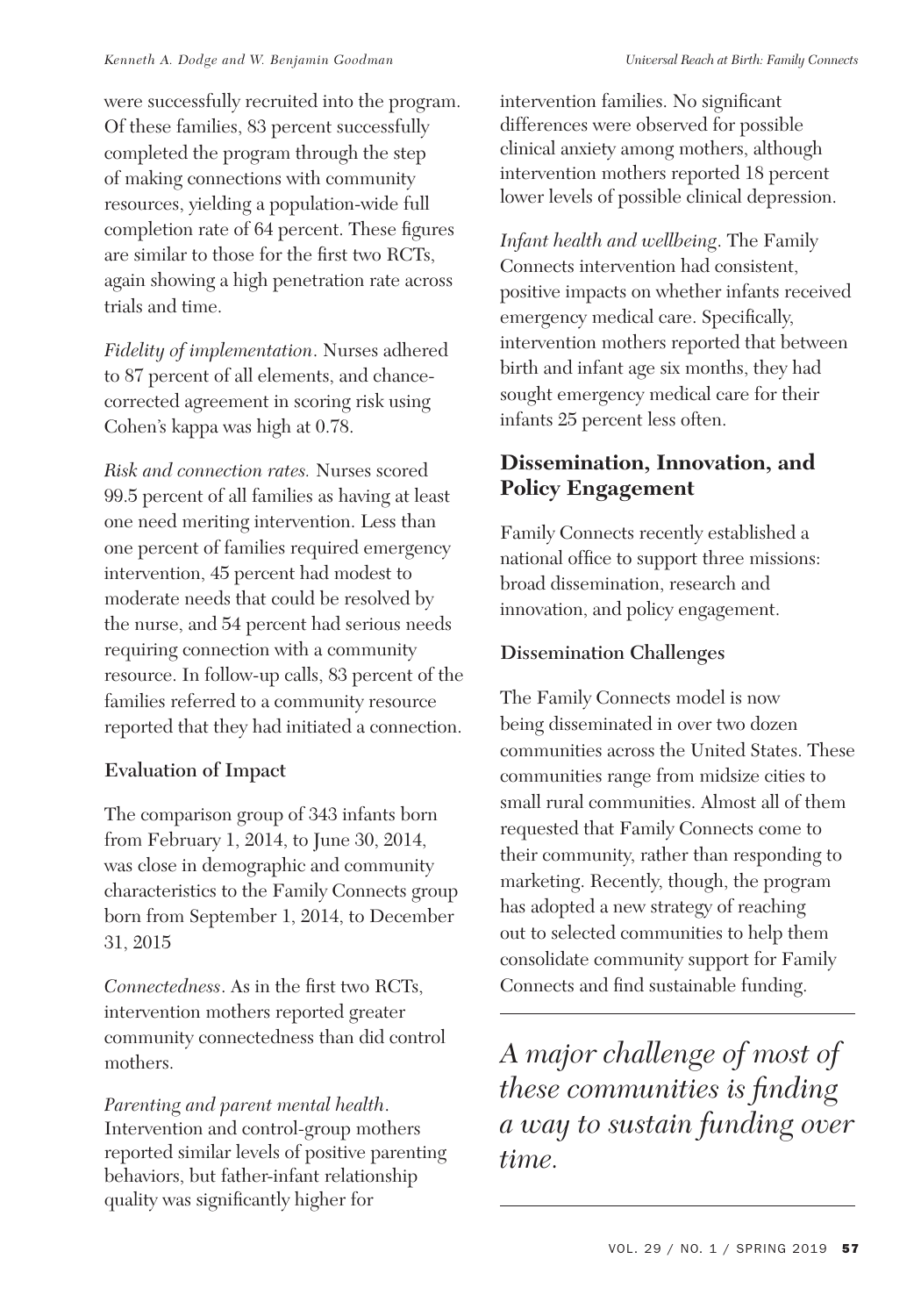Communities have found financing for the Family Connects program in many ways. Sources include local public funding, state grants, private philanthropy, for-profit health care organizations, Medicaid reimbursement, and federal funding awarded to states through MIECHV. Most communities use funding from multiple sources.

A major challenge for most of these communities is finding a way to sustain funding over time. Philanthropic funding, especially, is typically awarded in the short term or year to year, making long-term planning difficult and slowing the process of getting community agencies to buy in to the communal effort. One strategy is to take advantage of numerous federal funding mechanisms, such as the new Family First Prevention Services Act. The long-term answer, though, may be policy change at the federal and state levels to make funding for early childhood programs as much of a priority as it is for later childhood and elder care.

#### **Research and Innovation**

The Family Connect program's second mission is research and development. All dissemination sites are required to evaluate the implementation as part of initial certification and ongoing monitoring, and plans are under way to aggregate data across sites to understand natural patterns in implementation quality over time and across sites. Coupled with this is a new study of implementation cost that could help explain variation in quality. Each new site presents an important opportunity for impact evaluation and continued learning. Rigorously designed impact evaluations won't be possible at all sites, but alternate designs can be used, and several sites could offer opportunities for new RCTs.

Continued evaluation faces challenges, however. First, communities often lack funding to conduct rigorous evaluation. Second, their willingness to do so may also suffer due to difficulties with partners or funders, or the fear that negative findings could result in loss of funds for services that they believe are helping families in their community. Ultimately, we need the political will to increase funding to support continued implementation of additional program replication trials, to require evaluation as a condition of receiving funds for new programs, and to establish evaluation as a tool for continued learning and quality improvement.

Some innovation plans derive from findings from the three trials already conducted. For example, positive impact on fathers was found in two trials but not the third; thus one innovation will be to focus more on fathers and evaluate what happens rigorously.

At several sites, innovation is related to topics that a community wants to prioritize. For example, one community received funding as part of a broader effort to improve trauma-informed services, that is, services for children and families that have experienced various forms of trauma; in this community, a module of enhanced training of staff members, assessment of trauma, and intervention is being planned. This additional component will be layered on top of Family Connects so that implementation isn't compromised. Other topical modules may target nutrition and early literacy.

Another innovation—conducted collaboratively with other nationally known home-visiting models—is an effort to apply a similar rationale for universal screening in the prenatal and postnatal periods. And one more goal is to understand how Family Connects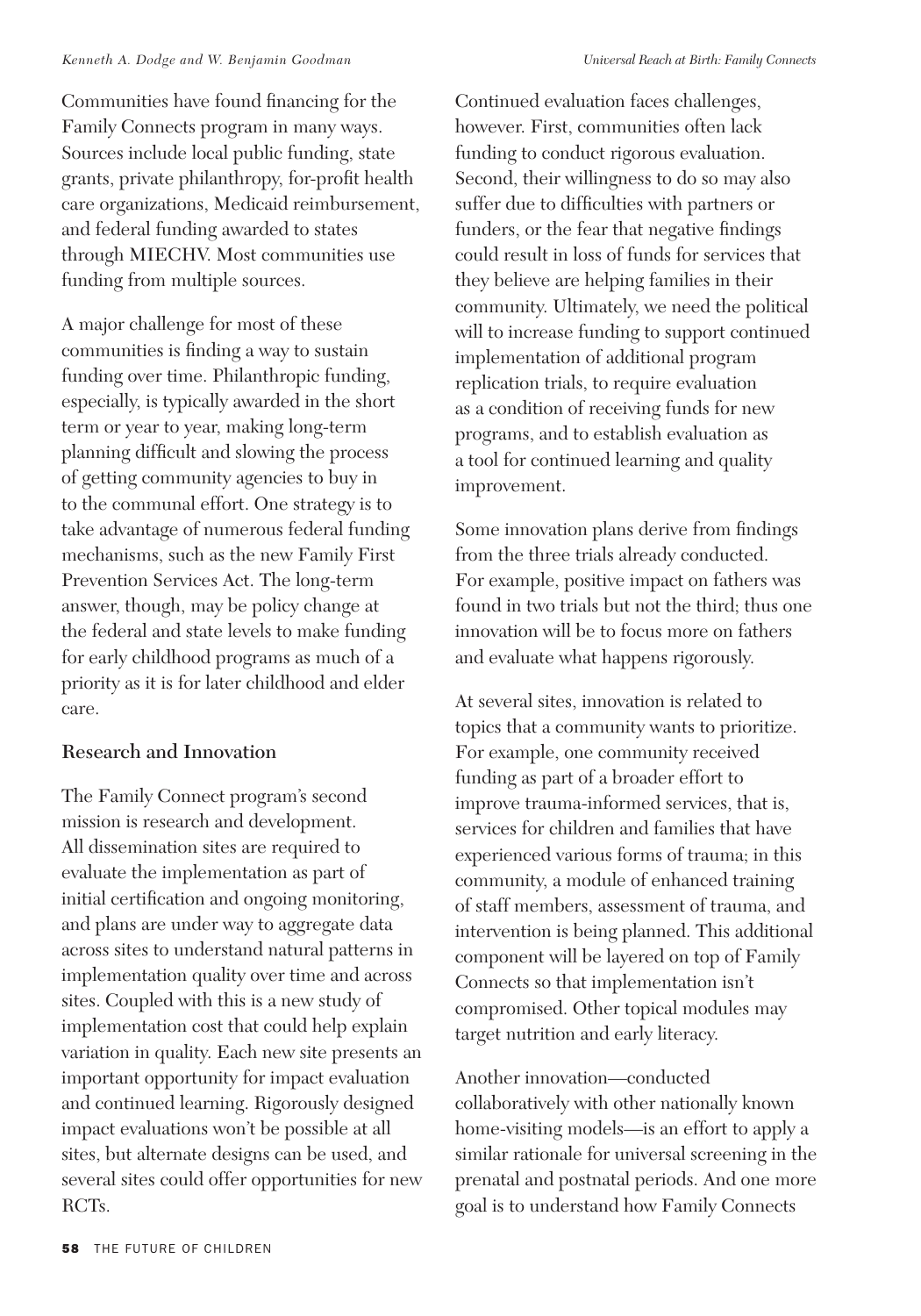can collaborate more closely with pediatric care.

#### **Policy Engagement**

The concept of universal reach at a critical point in the lifespan, coupled with assessment and individualized connection with community resources to support a young child's healthy behavioral development and to prevent child maltreatment, has a long way to go before it becomes routine for every family in the United States. To push this movement forward, program developers and researchers will need to work with policy makers at the local, state, and federal levels. They need to understand what drives policy so that they can frame their case in a way that reaches attentive ears. They will need to conduct benefit-cost analyses and analyses of financing models, and they will need to keep providing rigorous empirical evidence about program implementation and impact. Finally, they will need to understand how state and federal funding streams, such as Medicaid, MIECHV, and the Title V maternal and child health services block grant program, may be used

to help communities make such programs financially sustainable.

#### **Conclusions**

The story of Family Connects offers promise for population-level impact on the prevention of child abuse and neglect. But the history of innovation and rigorous evaluation in this field shows a mixed pattern: some implementations are positive, and some are disappointing; some evaluations show positive impacts, and some show none. To make true headway, evaluators and program developers need to acknowledge the full range of findings about a program's implementation and impact, and they must embrace continued research rather than cutting it off after favorable findings emerge. At the same time, funders of research and implementation in the public, philanthropic, and private sectors should exercise patience, thus easing any pressure to produce favorable findings. With a committed partnership between programs and funders, we are optimistic that we're not far from achieving population impact in reducing child abuse and neglect.